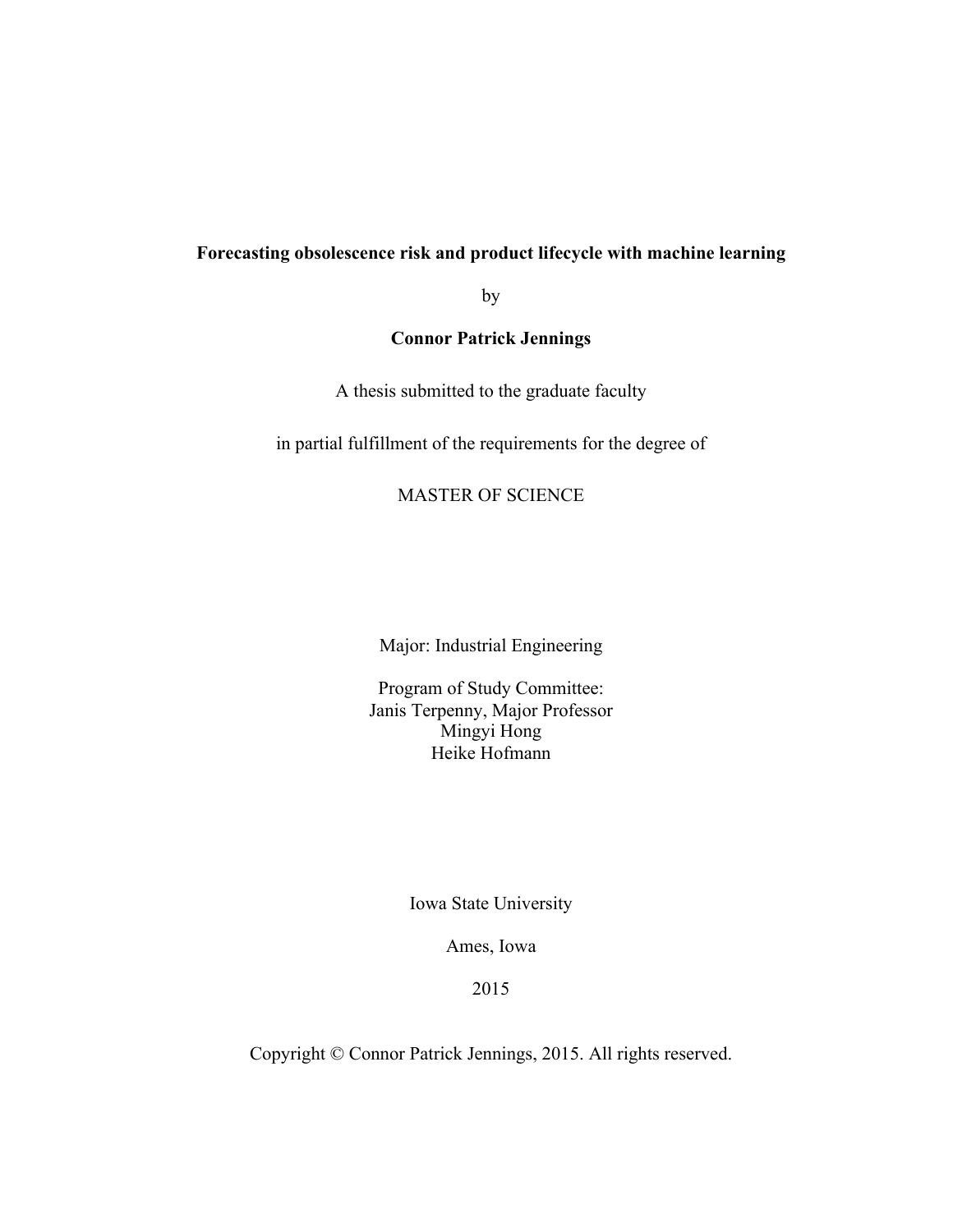# TABLE OF CONTENTS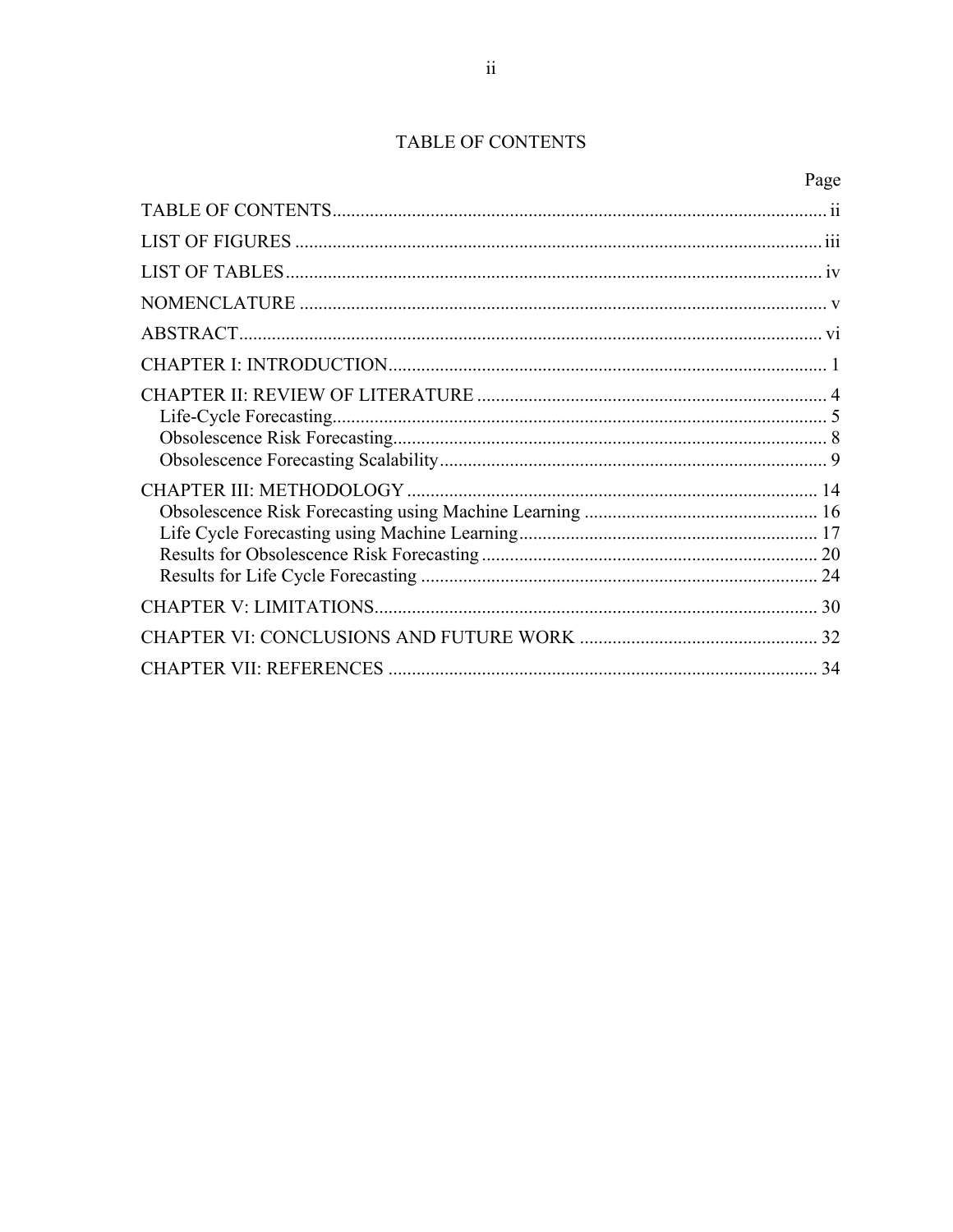# LIST OF FIGURES

| Figure 6: Overall average evaluation speed by training dataset fraction for ORML 22  |  |
|--------------------------------------------------------------------------------------|--|
| Figure 7: Actual vs. Predicted End of Life using Neural Networks and LCML  26        |  |
|                                                                                      |  |
|                                                                                      |  |
| Figure 10: Overall average evaluation speed by training dataset fraction for LCML 29 |  |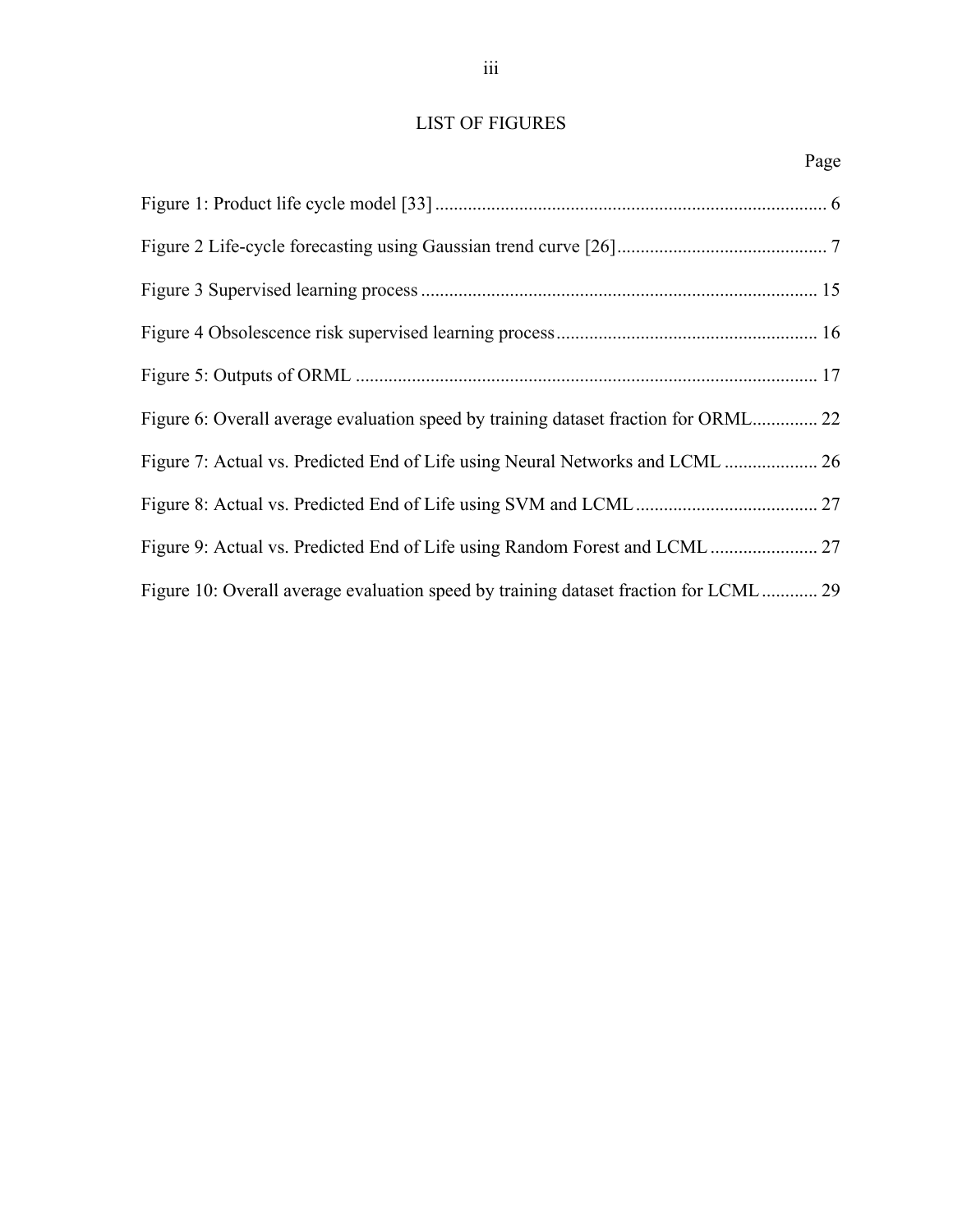# LIST OF TABLES

| Table 4: Support Vector Machine ORML confusion matrix for cell phones  21 |  |
|---------------------------------------------------------------------------|--|
|                                                                           |  |
| Table 6: Average Accuracy of Predictions by Training Size for ORML  22    |  |
|                                                                           |  |
|                                                                           |  |
|                                                                           |  |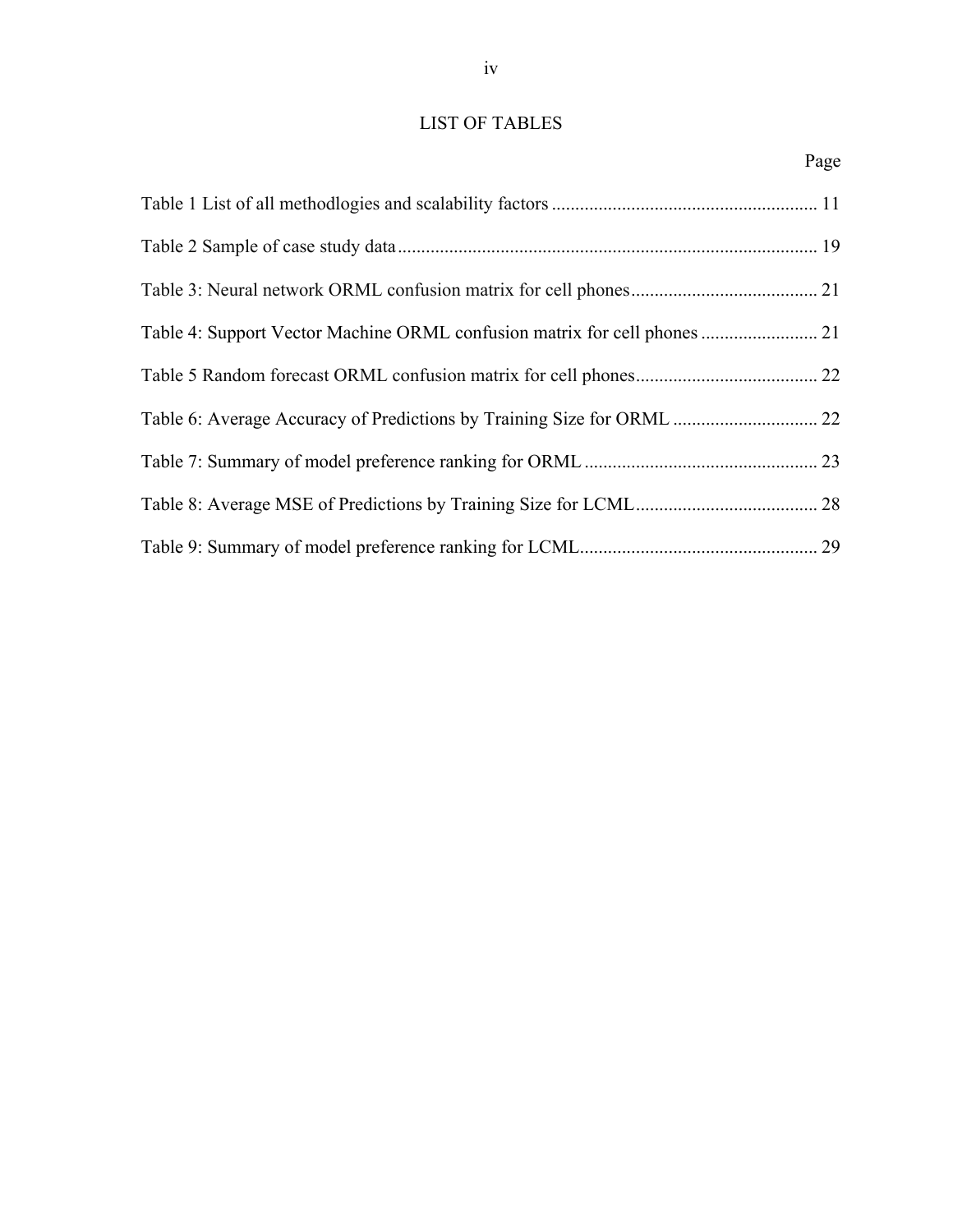# NOMENCLATURE

| ORML        | Obsolescence risk forecasting using machine learning |
|-------------|------------------------------------------------------|
| <b>LCML</b> | Lifecycle forecasting using machine learning         |
| <b>RF</b>   | Random Forest                                        |
| <b>SVM</b>  | Support Vector Machine                               |
| <b>ANN</b>  | <b>Artificial Neural Networks</b>                    |
| <b>MSE</b>  | Mean Square Error                                    |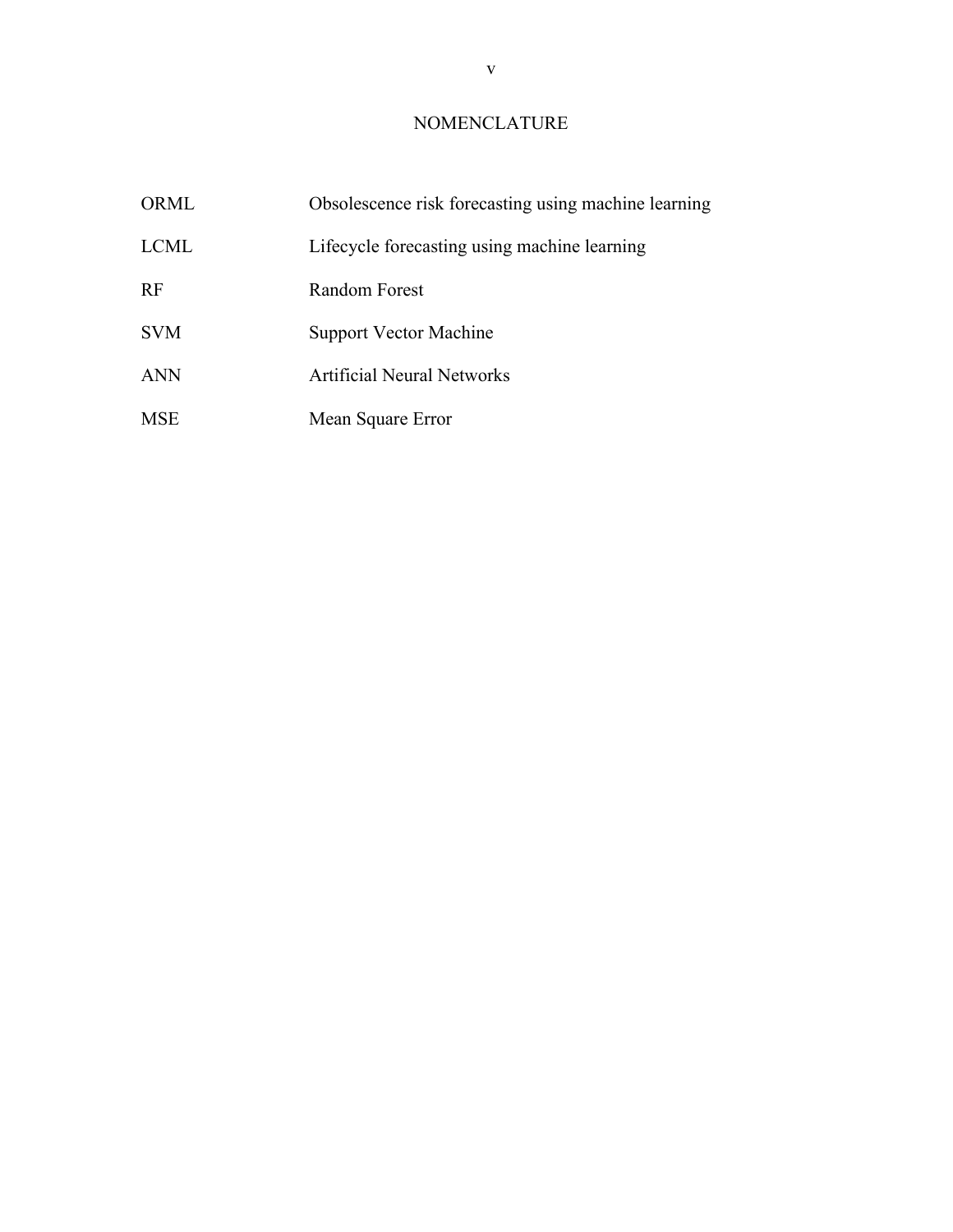## **ABSTRACT**

Rapid changes in technology have led to an increasingly fast pace of product introductions. New components offering added functionality, improved performance and quality are routinely available to a growing number of industry sectors (e.g., electronics, automotive, and defense industries). For long-life systems such as planes, ships, nuclear power plants, and more, these rapid changes help sustain the useful life, but at the same time, present significant challenges associated with managing change. Obsolescence of components and/or subsystems can be technical, functional, related to style, etc., and occur in nearly any industry. Over the years, many approaches for forecasting obsolescence have been developed. Inputs to such methods have been based on manual inputs and best estimates from product planners, or have been based on market analysis of parts, components, or assemblies that have been identified as higher risk for obsolescence on bill of materials. Gathering inputs required for forecasting is often subjective and laborious, causing inconsistences in predictions. To address this issue, the objective of this research is to develop a new framework and methodology capable of identifying and forecasting obsolescence with a high degree of accuracy while minimizing maintenance and upkeep. To accomplish this objective, current obsolescence forecasting methods were categorized by output type and assessed in terms of pros and cons. A machine learning methodology capable of predicting obsolescence risk level and estimating the date of obsolescence was developed. The machine learning methodology is used to classify parts as active (in production) or obsolete (discontinued) and can be used during the design stage to guide part selection. Estimates of the date parts will cease production can be used to more efficiently time redesigns of multiple obsolete parts from a product or system. A case study of the cell phone market is presented to demonstrate how the methodology can forecast product obsolescence

vi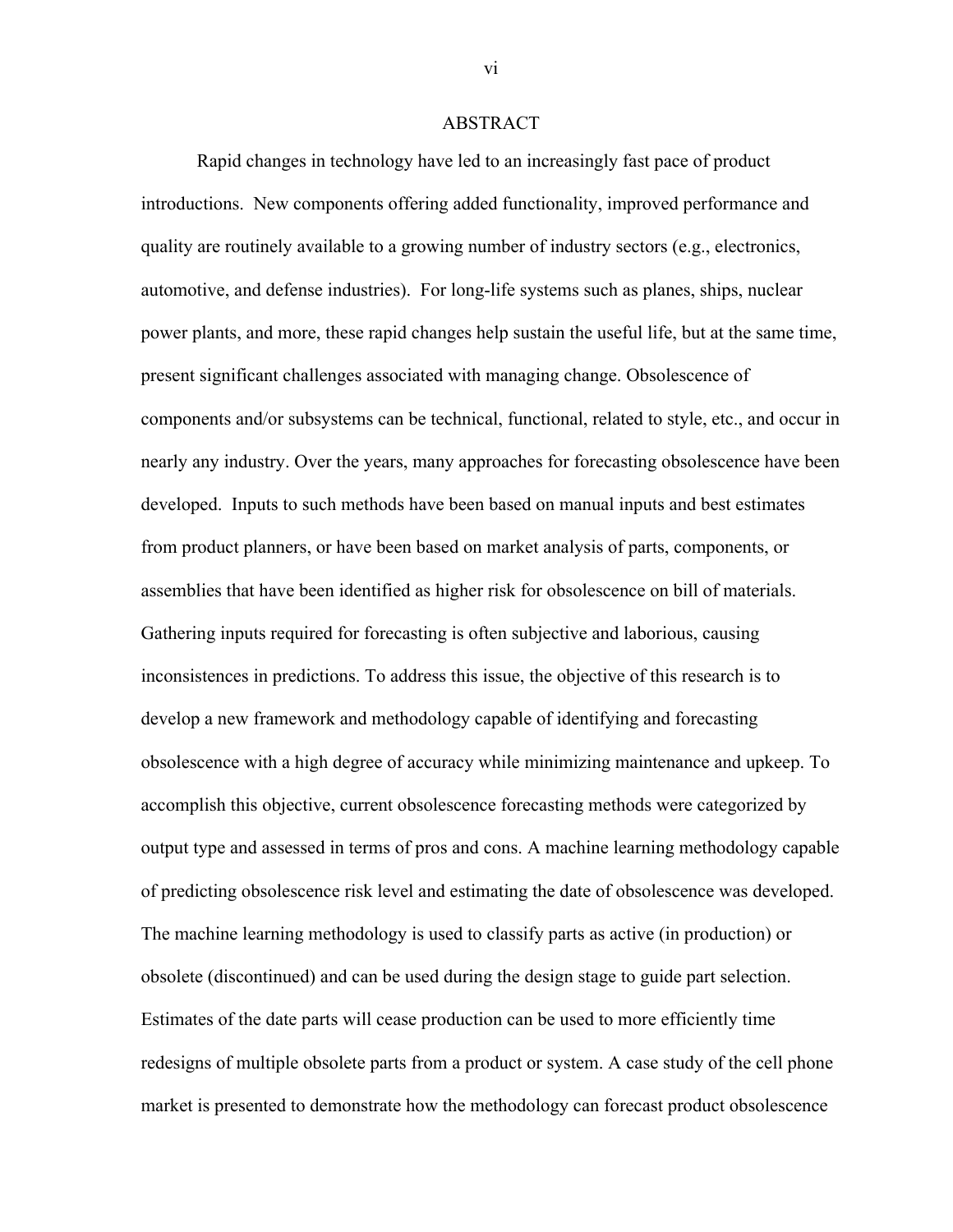with a high degree of accuracy. For example, results of obsolescence forecasting in the case study predict parts as active or obsolete with a 98.3% accuracy and regularly predicts obsolescence dates within a few months.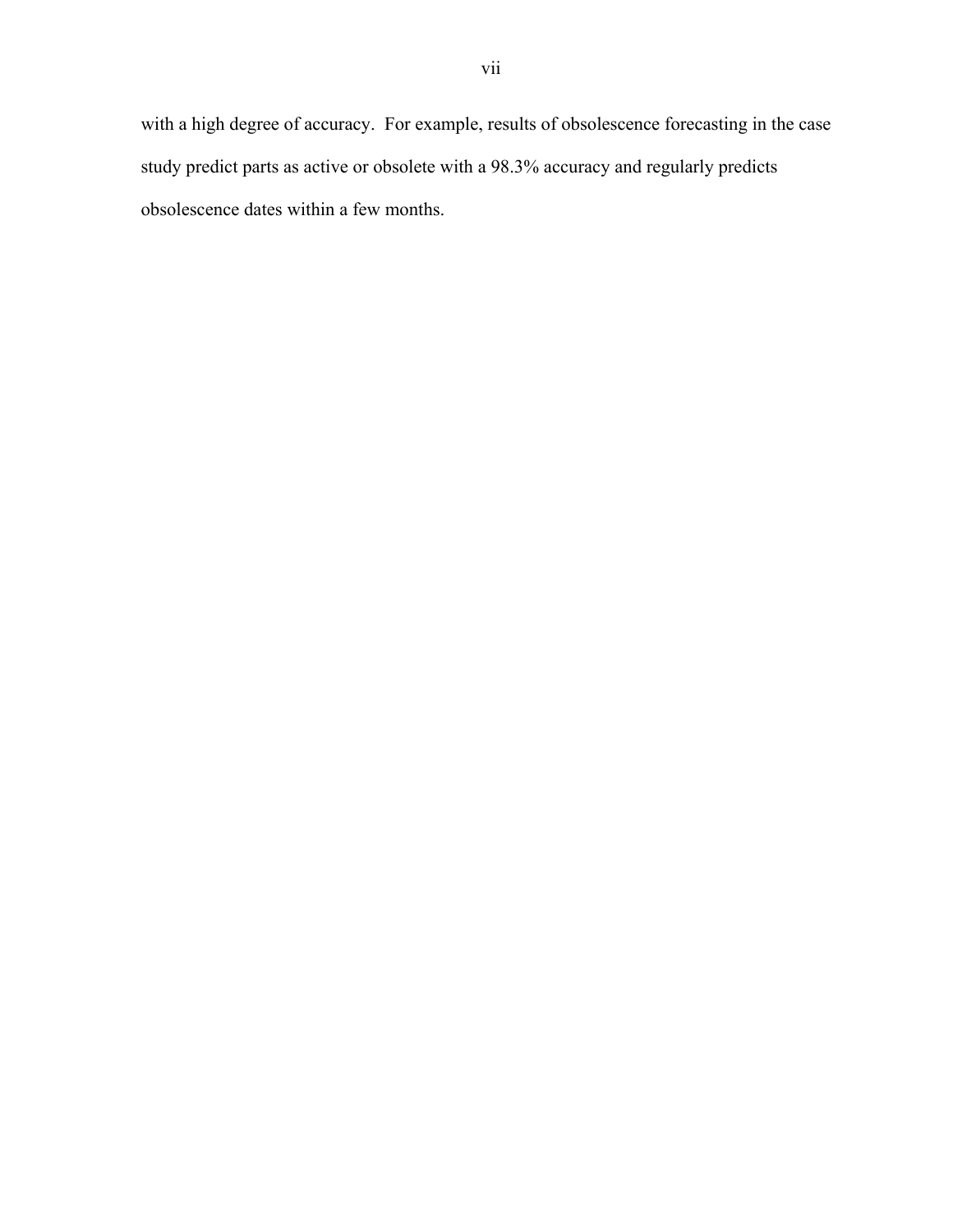## CHAPTER I: INTRODUCTION

Obsolescence occurs in almost all industry sectors, generally due to the availability of alternatives that are more cost effective or can achieve better performance and quality, or a combination of both. Currently, 3% of the world's electronics products become obsolete monthly due to technical, functional, and style obsolescence [1]. For example, technical obsolescence occurs in the music industry. Music was first recorded to vinyls, then made portable by cassettes. Since the 1980s, compact discs have superseded cassettes. Recently, the music industry is observing technology shift from MP3 to music streaming services. Each societal shift causes immense amounts of obsolete inventory from audio players to physical music vessels. Functional obsolescence happens due to the lack of support for products, components or software even when the item can complete some form of the original task for which it was created. An example of functional obsolescence is a telegraph key which was used to transmit Morse code. Most telegraph keys are still fully functional and can still create the dots and dashes used to broadcast out messages. However, the lack of infrastructure connecting the telegraph keys has rendered them functionally obsolete. In addition, functional obsolescence commonly occurs in the software industry. For instance, organizations build information and communication technology (ICT) systems based on specific software packages. When software providers stop maintaining the software, organizations are faced with decisions such as whether it is best to update operating systems, not update and lose the entire system, or to keep the aging operating system and suffer lagging behind in applications and the risk of exposure through unpatched security holes. Obsolescence can also occur in the fashion industry where seasonal style changes can cause designs to suffer from style obsolescence. Moreover, obsolescence can even happen to human languages. For example, the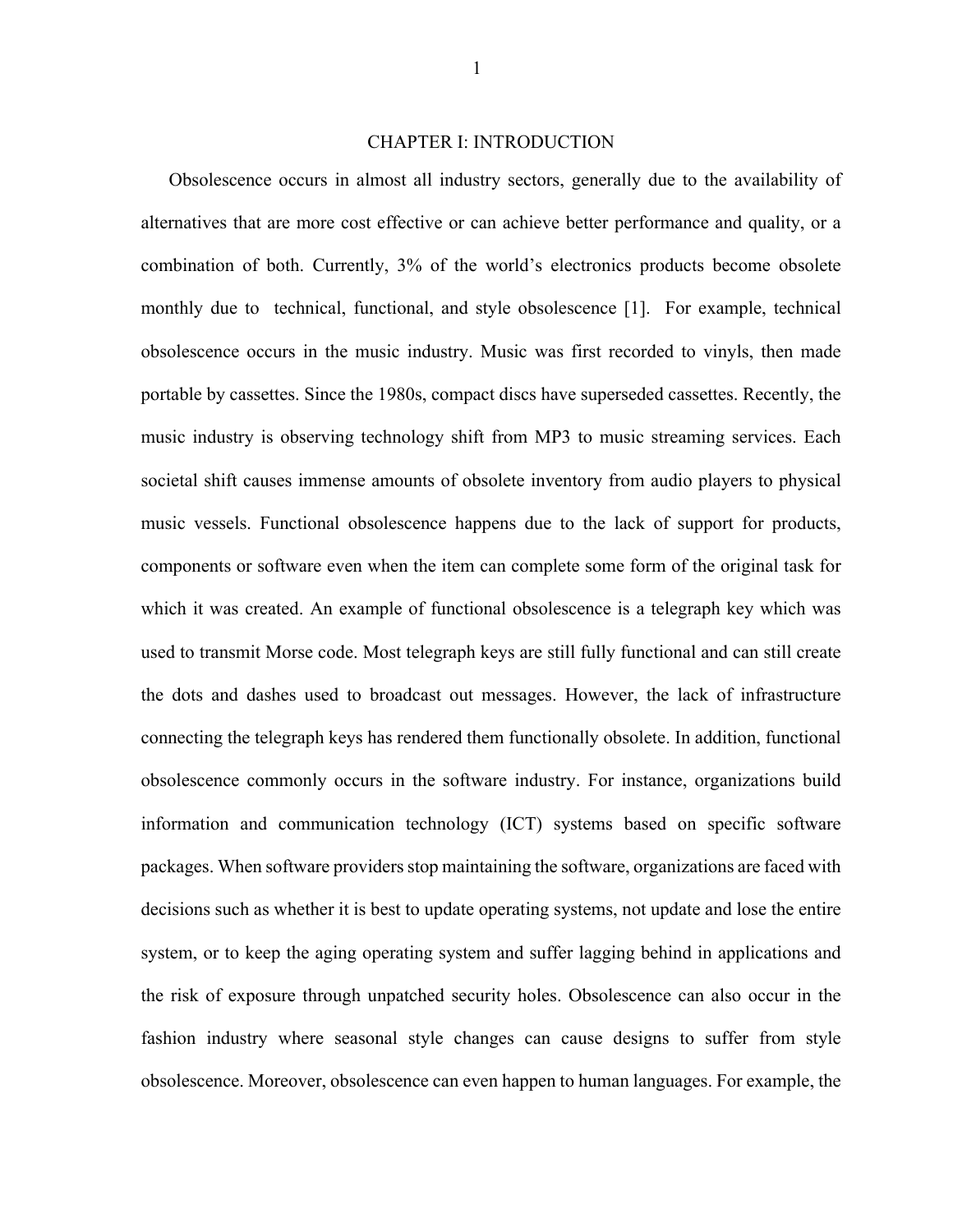English word, "camelopard," was adopted from Latin and Greek during 1750 to 1800 and has since been rendered obsolete by the more dominantly used word with the same meaning, giraffe.

Over the past few years, the flow of electronic components and software into traditionally non-electronic products have increased the problem of component and software obsolescence in more industries. Currently, most firms do not have effective and practical methods for predicting obsolescence risk and lifecycle. Because of this, firms are prone to over utilize reactive strategies [2]–[7]. Unfortunately, reactive strategies are often more costly than proactive strategies. Reactive strategies require additional resources (time and materials) to solve and can contribute to further delays that impact customer satisfaction. Proactive strategies allow firms to have more time to plan and react with an effective and low cost approach [2]–[5], [8]. Presently, the design and manufacturing sector lacks an obsolescence forecasting framework that can effectively predict product obsolescence while remaining easy to maintain by the organizations.

In this research, two machine learning-based methodologies that address obsolescence risk and lifecycle forecasting are presented. Specifically, one method is to address Obsolescence Risk Forecasting; the other method is to address Lifecycle Forecasting. Obsolescence risk forecasting and lifecycle forecasting are both umbrella terms under obsolescence forecasting. However, obsolescence risk forecasting refers to a process that predicts the probability that a given part will become obsolete. Lifecycle forecasting refers to a process that predicts the length of time during which the product will be in production. Both approaches can be adapted to forecast obsolescence in any scenario where obsolescence is present. The two techniques integrate machine learning to adapt over time to make the forecasts more accurate as more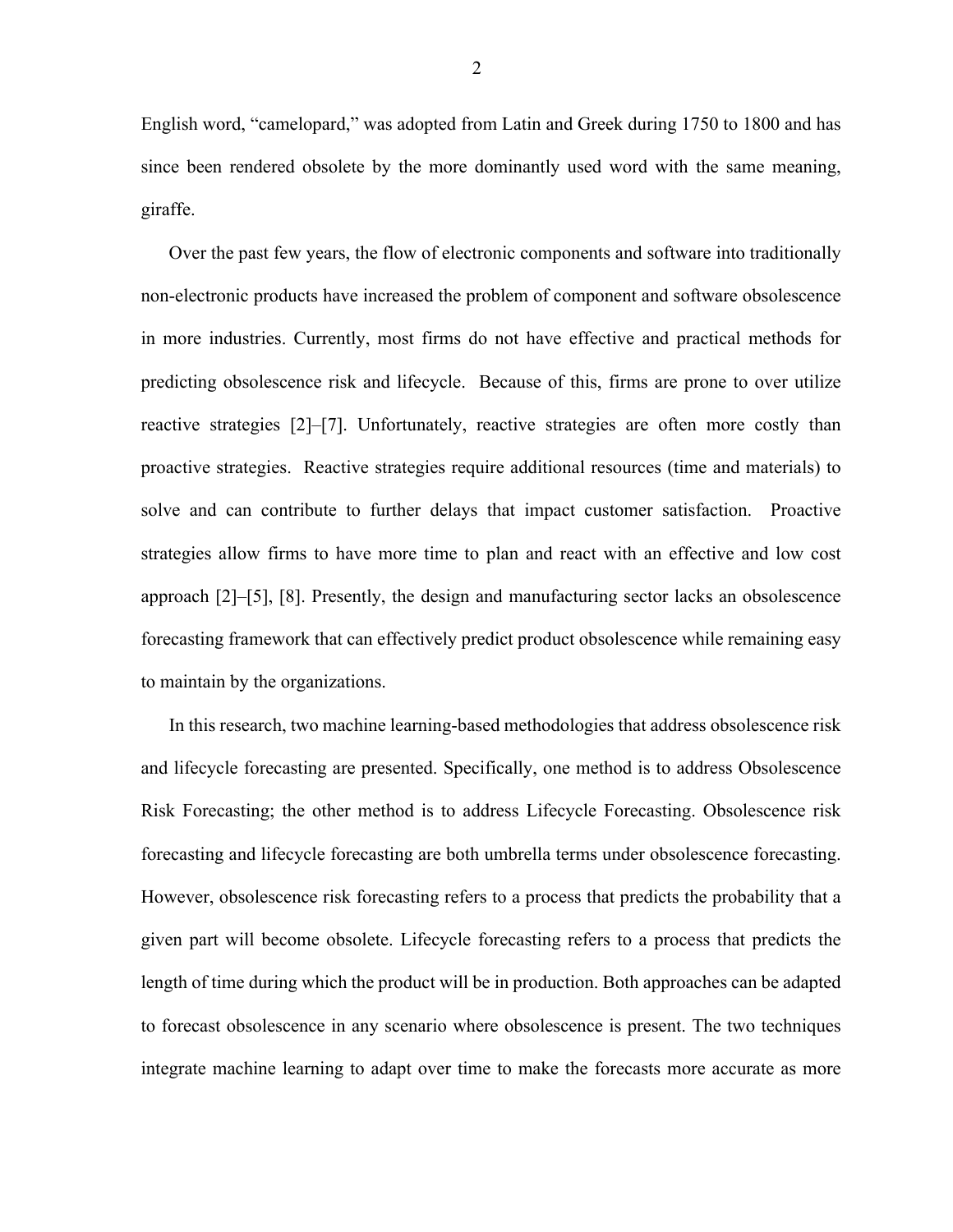obsolete instances are observed by the model. Specifically, the objective of this research is to answer the following questions:

- How can large-scale product obsolescence forecasting be addressed using machine learning?
- Does machine learning based obsolescence forecasting improve on current obsolescence forecasting methods?

The contribution of this research is to introduce an effective approach for large-scale obsolescence forecasting using machine learning. To demonstrate the approach, a real-world application example is presented using three machine learning algorithms. Specifically, these machine learning algorithms are applied into a large data set of over 7,000 unique cell phone models with known in-production or out-of-production statuses.

The remainder of this thesis is organized as follows: In section 2, a brief overview of how obsolescence is handled in industry is presented, including: (1) current life-cycle forecasting methods, (2) current obsolescence risk forecasting methods, and (3) difficulties experienced in industry. In section 3, a brief overview of machine learning is presented. In section 4, the methodologies of Life Cycle Forecasting using Machine Learning (LCML) and Obsolescence Risk Forecasting using Machine Learning (ORML) are presented. Section 5 provides a case study of LCML and ORML that is used to predict obsolescence in the cell phone market. Section 6 discusses limitations of the LCML and ORML frameworks. Section 7 provides conclusions that include a discussion of research contribution and future work.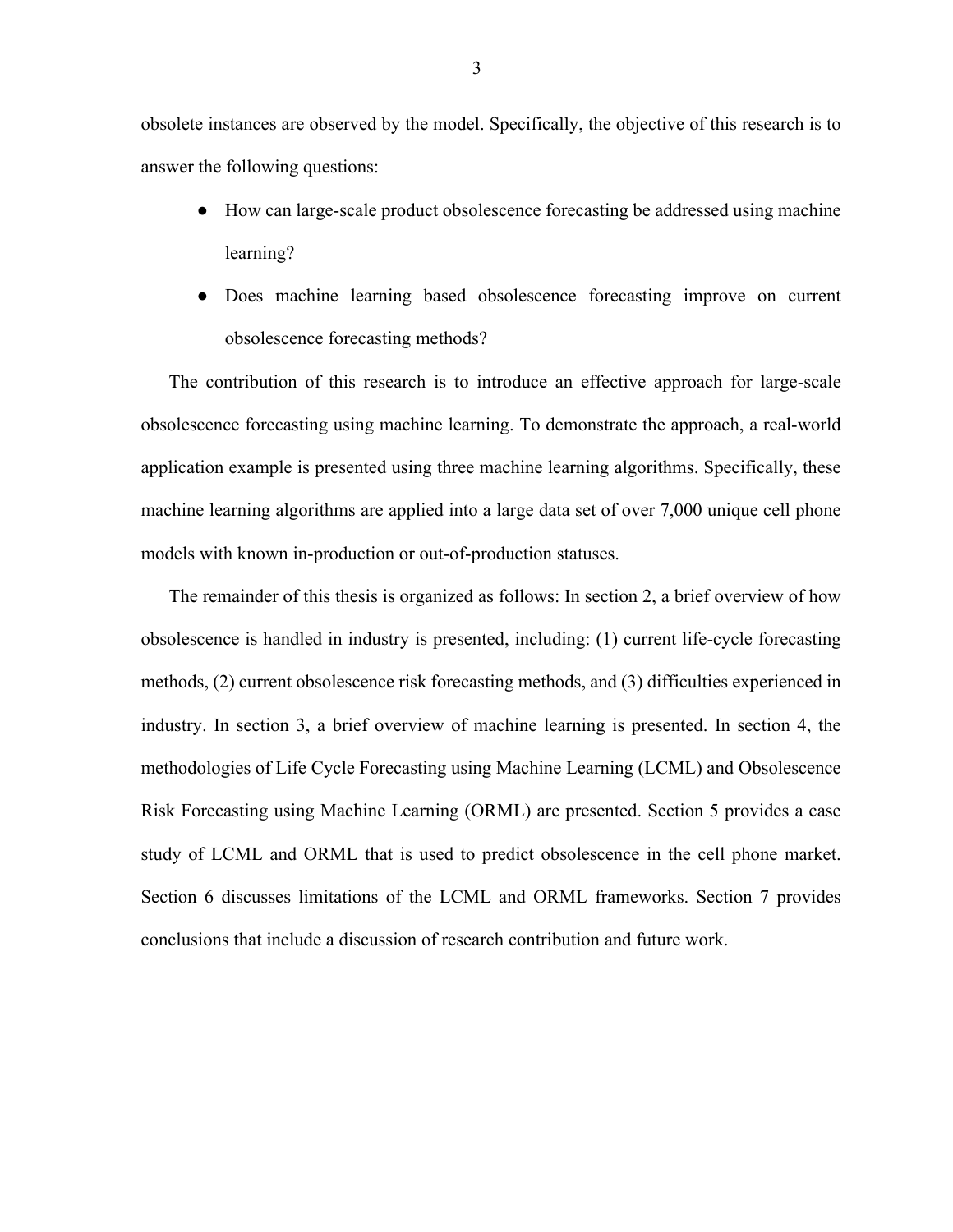## CHAPTER II: REVIEW OF LITERATURE

#### General Obsolescence

Obsolescence can have an immensely negative effect on many industries; the ramifications of which have generated a large body of research around obsolescence related decision making and more generally studying products through the product's life cycle. To address the economic aspect of obsolescence, cost minimization models are presented for both the product design side and the supply chain management side of obsolescence management [10]–[14]. Extensive work has also been conducted on the organization of obsolescence information [15], [15]–[17]. The organization of information allows one to make more accurate decisions during the design phase of a product lifecycle.

In practice, most firms do not have effective methods for predicting obsolescence and therefore are forced to over rely on reactive strategies [2]–[7]. The most common short term reactive obsolescence resolution strategies include lifetime buy, last-time buy, aftermarket sources, identification of alternative or substitute parts, emulated parts, and salvaged parts [15- 16]. However, these strategies are only temporary and can fail if the organization runs out of ways to procure the required parts. More sustainable long-term alternatives are design-refresh and redesign. But these alternatives usually require large design projects and can carry costly budgets. Over time the cost of these reactive decisions add up. In a 2006 report, the U.S. Department of Defense (DoD) estimated cost of obsolescence and obsolescence mitigation for the government to be \$10 billion annually for the U.S. government [9]. The estimates in the private sector could be higher because most small firms cannot afford the systems DoD uses to track and forecast obsolescence.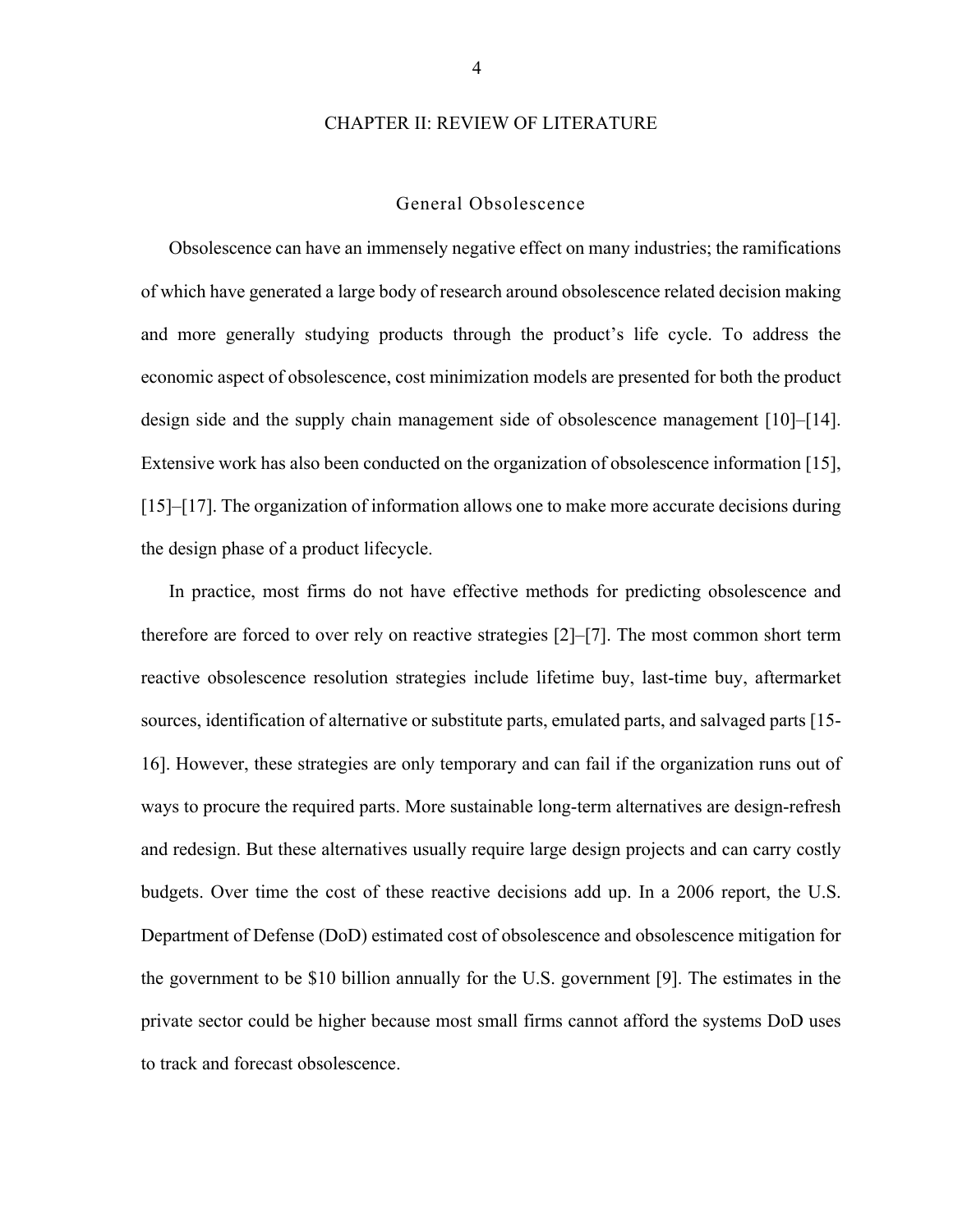Obsolescence forecasting can be broken down into two groups, obsolescence risk forecasting and lifecycle forecasting. Obsolescence risk forecasting generates a probability that a part or other element may fall victim to obsolescence [18-21]. Life-cycle forecasting estimates the time from creation to obsolescence of the part or element [12, 16, 22, 23]. Using the creation date and life-cycle forecast, analysts can predict a date range for when a part or element will become obsolete [12, 16, 23, 24].

Obsolescence forecasting is important in both the design phase of the product and the manufacturing life-cycle of the product. It is estimated that 80-85% of cost during a product's life cycle are caused by decisions made in the design phase [27]. Understanding the risk level for each component in proposed bills of materials developed in the design phase, can help designers determine designs that have lower risk of component obsolescence and therefore reduce the life time cost impact. Additionally, obsolescence forecasting can be used throughout a product's life cycle to analyze predicted component obsolescence dates and find the optimal time to administer a product redesign that will remove the maximum number of obsolete or high obsolescence risk parts.

## **Life-Cycle Forecasting**

The key benefit of lifecycle forecasting is that it allows analysts to predict a range of dates when the part will become obsolete [19]. These dates enable project managers to set timeframes in which they need to complete obsolescence mitigation projects, help designers understand when redesigns need to be accomplished and allow for inventory managers to more effectively manage inventory. All of these effects of lifecycle forecasting reduce the effect of obsolescence parts or elements in firms [19].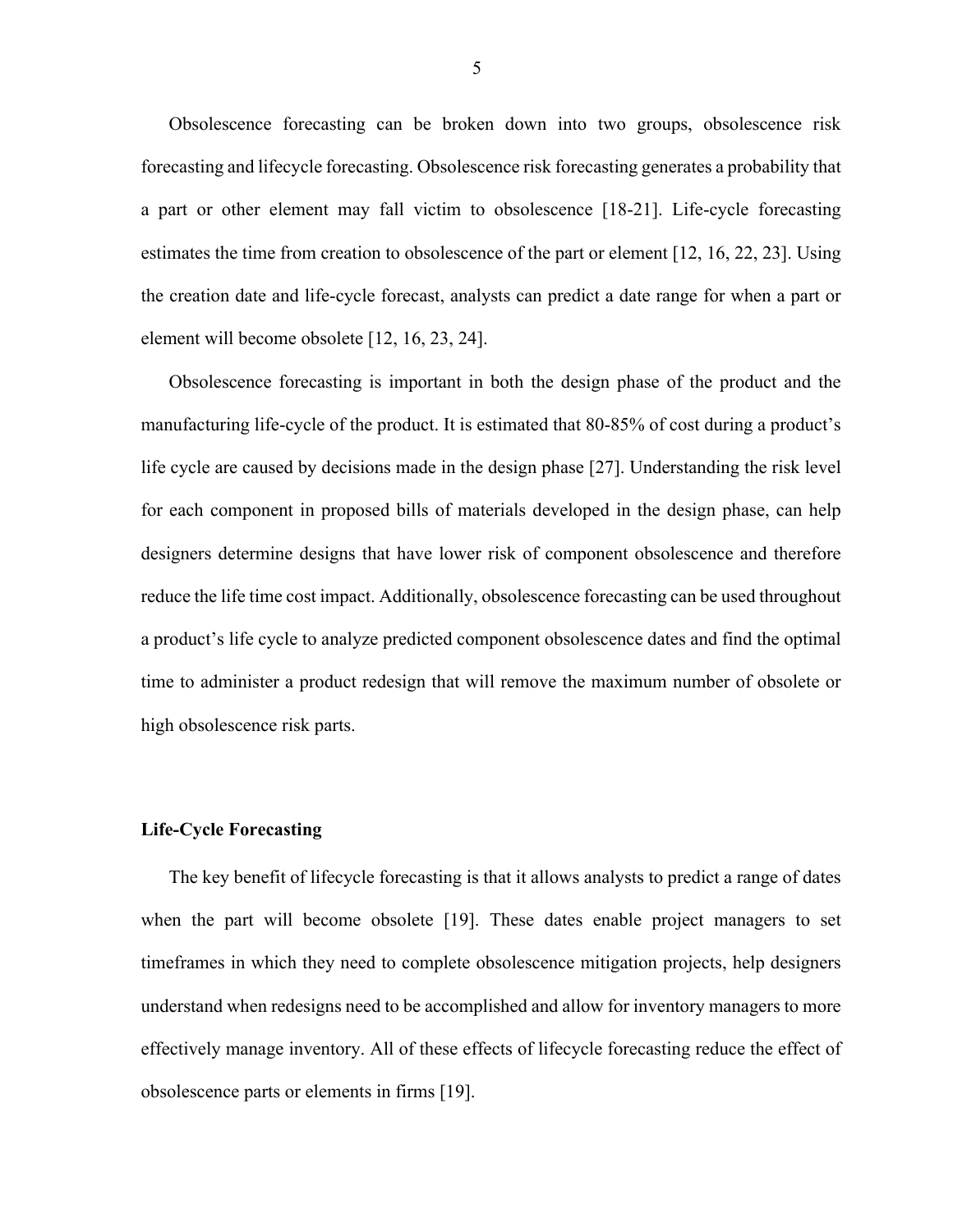Currently, most lifecycle forecasting methods are developed based on the product life cycle model. The model is broken into six stages: introduction, growth, maturity, saturation, decline and phase-out. In Figure 1, the product life cycle model breaks down the x-axis into the six stages of time and the y-axis into the sales trends for each stage. After a successful product's sales fall enough to be considered in the phase-out range, the many firms will discontinue the product, which renders it unsupported and obsolete.



Figure 1: Product life cycle model [33]

Solomon et al. (2000) introduces the first obsolescence forecasting method that identifies characteristics to estimate the life stage of the product. These characteristics include indicators such as sales, price, usage, part modification, number of competitors and manufacturer profits [26]. The combination of these characteristics can then estimate the stage and whether or not the product is close to phase out. However, the lack of these signals only means the part will not go obsolete in the immediate future and these estimates are not useful for long-term predictions or if the part will become obsolete [19].

A current method for life-cycle forecasting is data mining sales data of parts or other elements and fitting a Gaussian (normal) trend curve to predict future sales over time [12, 23]. Using the predicted sales trend curve for a part, the peak sales is estimated by the mean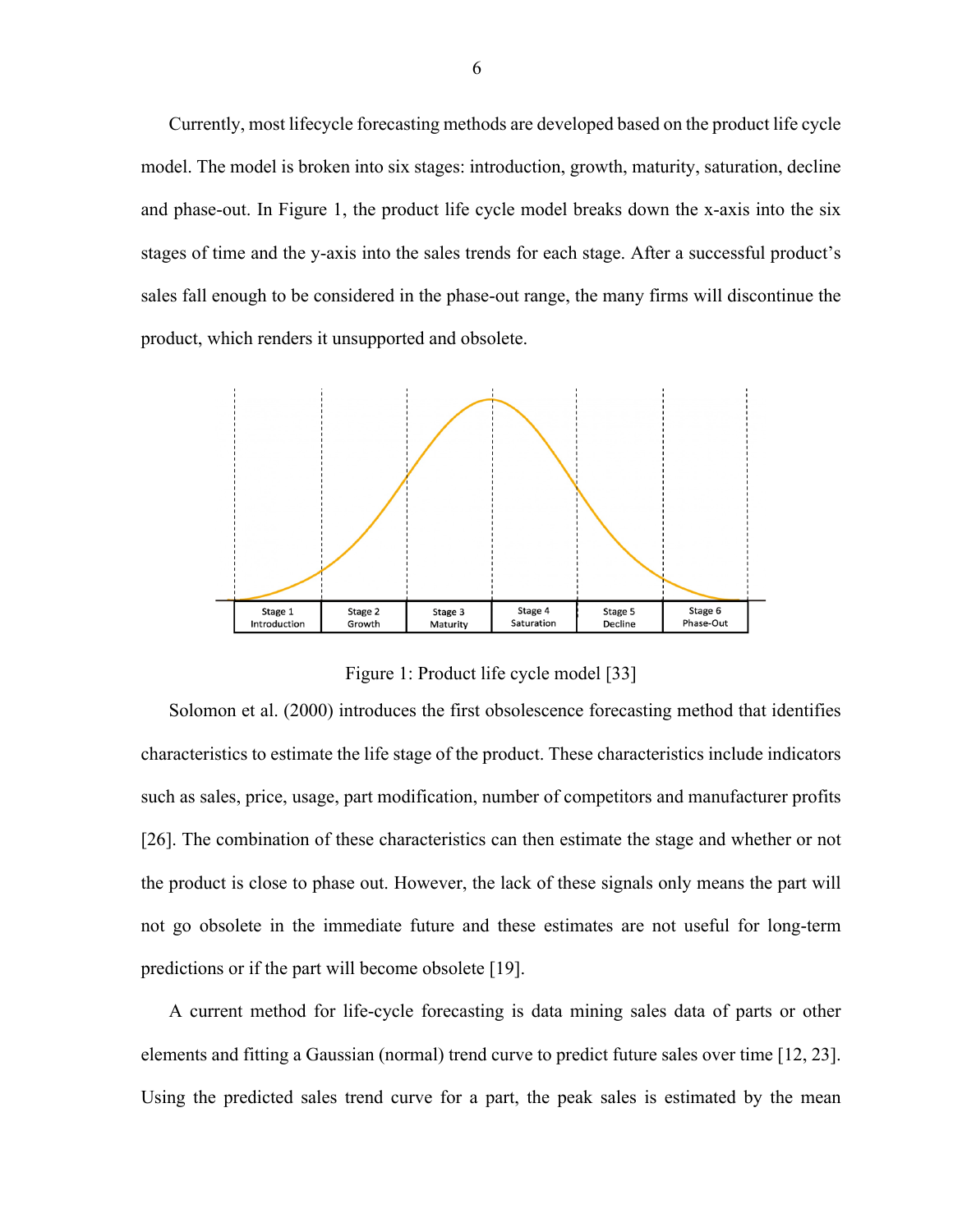(denoted as  $\mu$  in Figure 2) and the stages are estimated as the standard deviations (denoted as σ in Figure 2) from the mean. When predicting obsolescence, the important area is the zone of obsolescence. This zone is given between +2.5σ to +3.5σ and gives the lower and upper bound time intervals for when a part or element will become obsolete [26].



Figure 2 Life-cycle forecasting using Gaussian trend curve [26]

However, the assumption of normality of the sales cycle does not always hold true [28]. Another method involves organizing part information sales, price, usage, part modification, number of competitors and manufacturer profits into an ontology to better estimate the product life cycle stage the part is in, then fit a trend line using current sales to predict future sales [22, 24]. The zone of obsolescence is estimated using the predicted future sales, but does not assume normality because the factors outlined in [26] are used to estimate the stage, not the curve shape.

Currently, few life cycle forecasting methods in the literature do not use the concept of product life-cycle model. This method involves data mining parts information databases for introduction dates and procurement lifetimes to create a function with the input being the introduction date and the output being the estimated lifecycle [19]. The advantage of this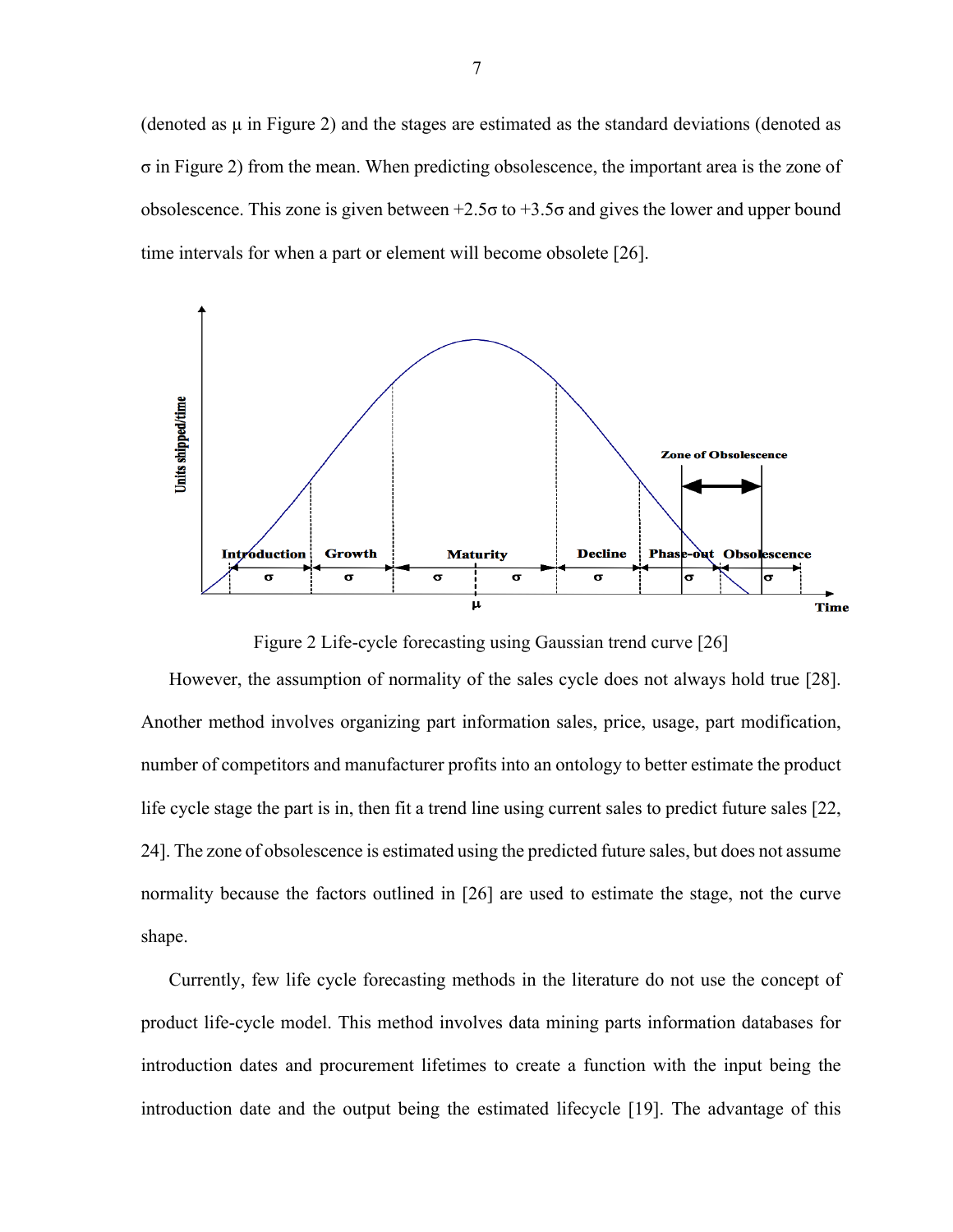method is the lack of reliance on sales data, the ability to create confidence limits on predictions and the simplicity of a model with one input and one output [19].

However, this model does not take into account each individual part's specifications. As a result, the model might be skewed. For example, two manufacturers with two different design styles both make similar products. The first manufacturer creates a well-designed product and predicts that the specifications will hold in the market for five years. The second manufacturer does not conduct market research and introduces a new product every year to keep specifications up to market standards. Over the next five years, the first company will have one long life data point and the second company will have five short life data points, this will skew the model into predicting the approximate lifecycle is shorter than it actually is because the model does not take into account specifications.

## **Obsolescence Risk Forecasting**

Another common method used for predicting obsolescence is obsolescence risk forecasting. Obsolescence risk forecasting involves creating a scale to indicate the levels of the chance of a part or element becoming obsolete. The most common of these scales is to use probability of obsolescence [20, 21]. These scales, like product life-cycle stage predict, use a combination of key characteristics to identify where the part falls on the scale.

Currently, two simple models exist for obsolescence risk forecasting; both use high, medium, and low ratings for key obsolescence factors that can identify the risk level of a part becoming obsolete [18, 19, 21]. Rojo conducted a survey of current obsolescence analysts and created an obsolescence risk forecasting best practice that looks at numbers of manufacturers, years to end of life, stock available vs. consumption rate, and operational impact criticality as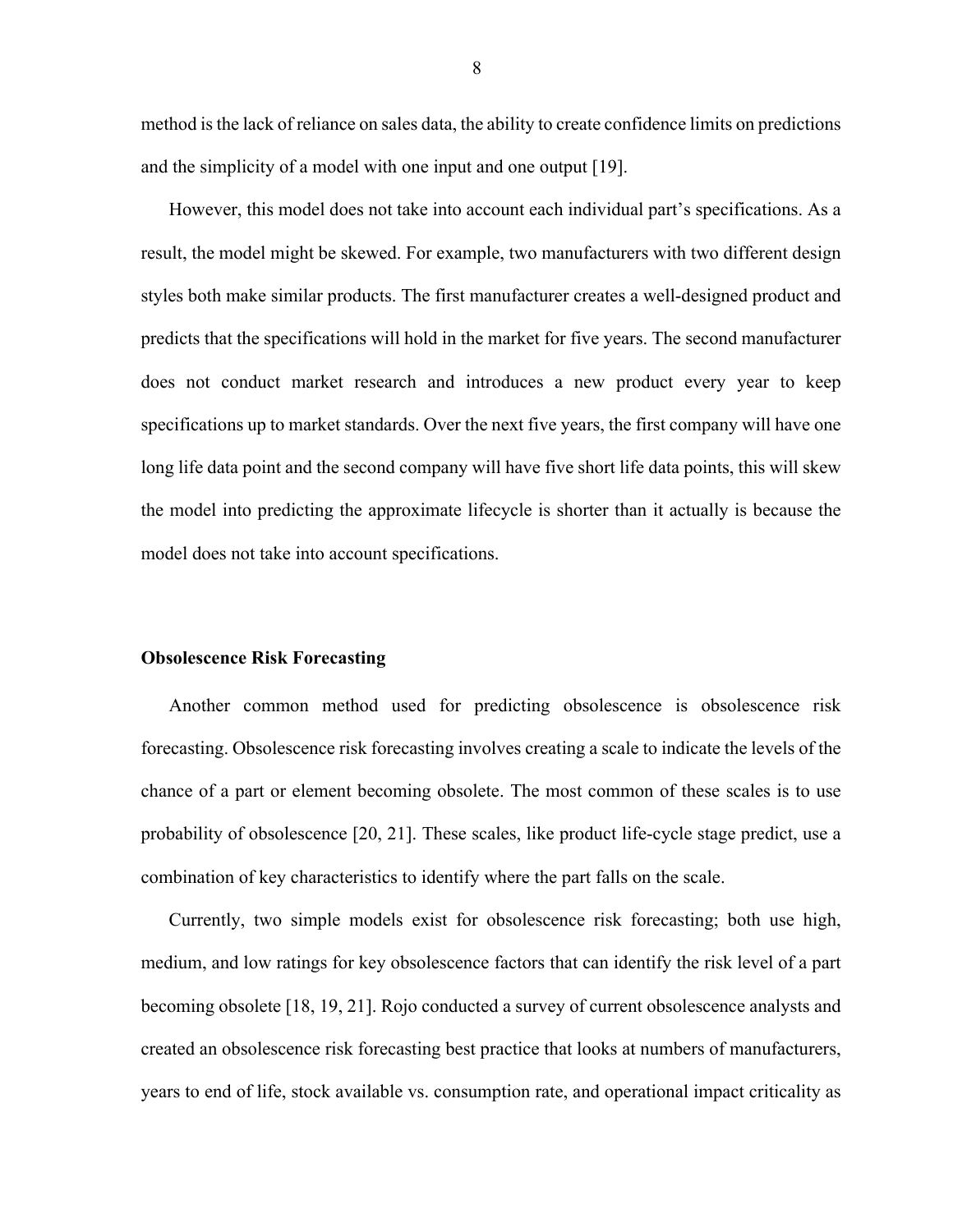key indicator for potential parts with high obsolescence risk [23]. Josias and Terpenny also created a risk index to measure obsolescence risk [18]. The key metrics identified in this technique are manufacturers' market share, number of manufacturers, life cycle stage, and company's risk level [18, 19]. The weights for each metric can be altered based on changes from industry to industry. However, this output metric is not a percentage, but rather a scale from zero to three (zero being no risk of obsolescence and three being high risk).

Another approach introduced by van Jaarsveld uses demand data to estimate the risk of obsolescence. The method manually groups similar parts and watches the demand over time [22]. A formula is given to measure how a drop in demand increases the risk of obsolescence [22]. However, this method cannot predict very far into the future because it does not attempt to forecast out demand, which causes the obsolescence risk to be reactive [22].

#### **Obsolescence Forecasting Scalability**

Currently, advanced obsolescence forecasting frameworks have not been adopted by industry because of their inability to be implemented on a large scale. For a framework to be scalable, the framework must have the ability to adjust the capacity of predictions with minimal cost in minimal time over a large capacity range [29]. The frameworks discussed in the last two sections either have requirements for the model that does not work when scaled to industry needs or the model was so simple that bias can skew predictions. To achieve scalability in industry, obsolescence forecasting methods must meet the following requirements:

1. Do not require frequent (quarterly or more often) collection of data for all parts.

The reason for this requirement is that many methods involve tracking sales data of products to estimate where the product is in the sales cycle [12, 20, 23, 24]. A relatively small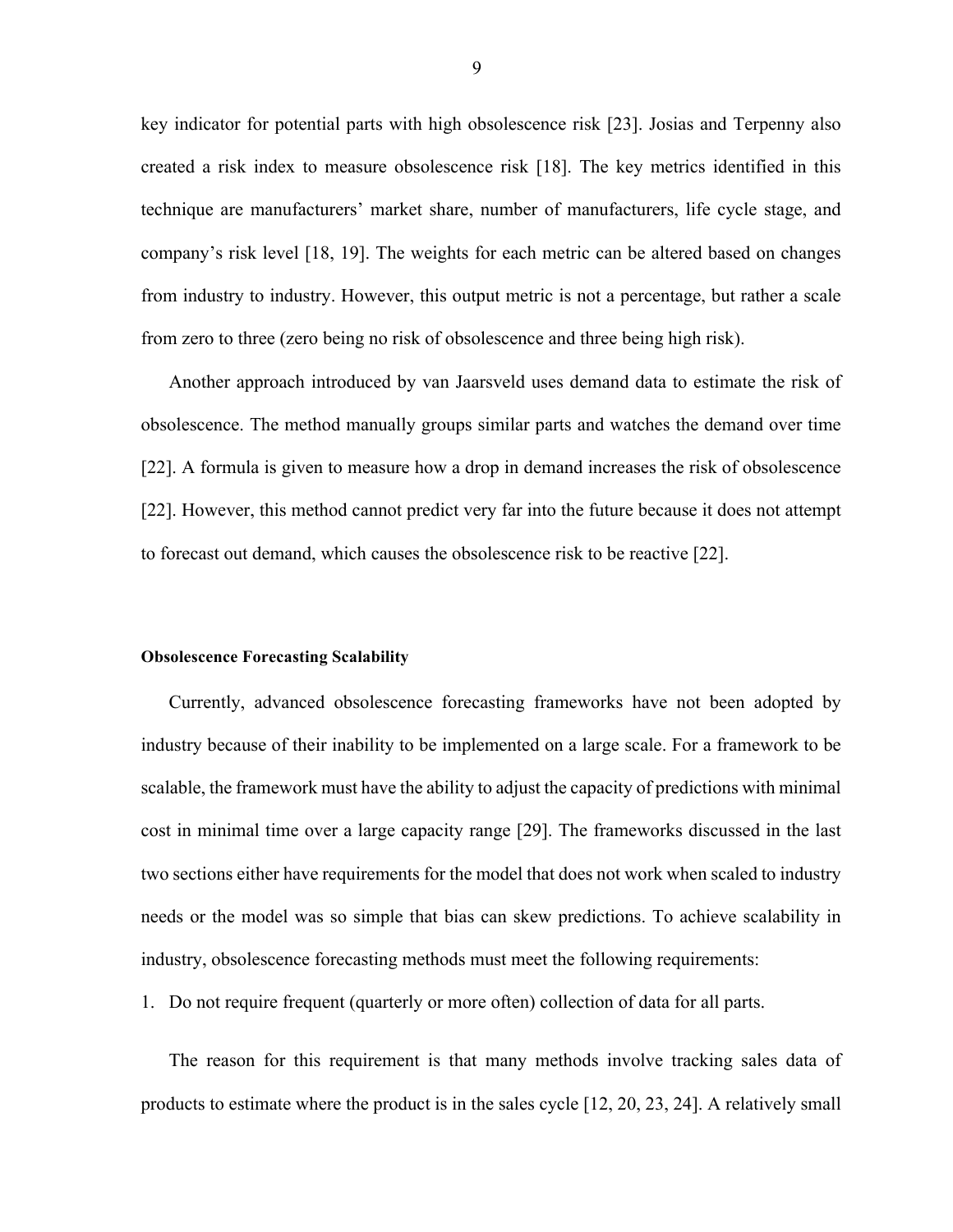bill of material with 1000 parts would require a worker to find quarterly sales for 1000 parts and input them every quarter (or even more frequently). For large companies with numerous large bills of materials, any method requiring this becomes un-scalable.

2. Remove all human bias about markets.

The reason for this requirement is very similar to requirement 1; asking humans to input their opinion on every part quickly makes methods unrealistic for industry. Additionally, finding and interviewing subject matter experts for long periods of time can be a large cost and the experts' time would mostly be better spent doing another task. Also, subject matter experts may be biased in estimating the obsolescence risk of their field of expertise. The bias of these experts is largely due to the experts being so ingrained in the traditions of their field that new products or skills can seem inferior when in fact they will supersede the expert's aging traditions.

3. Account for multi-feature products in the obsolescence forecasting methodology.

Many methods have been developed to predict obsolescence of single feature products [12, 16, 23], for example flash drives. The flash drive may vary slightly in size and color but only has one key feature, memory. When a flash drive does not have sufficient memory to compete in the flash drive market, companies phase out that memory size in preference for ones with larger memory. Creating models for single-feature products like memory is easy because the part has only one variable that only causes one type of obsolescence, technical. However, multi-feature products, for example a car, can have many causes for becoming obsolete and this makes it much more challenging to model. Some examples are the style obsolescence of switching to not include cigarette lighters and ashtrays in cars and the removal of wood paneling on the sides of cars, the functional obsolescence of cassette, and now even CD, players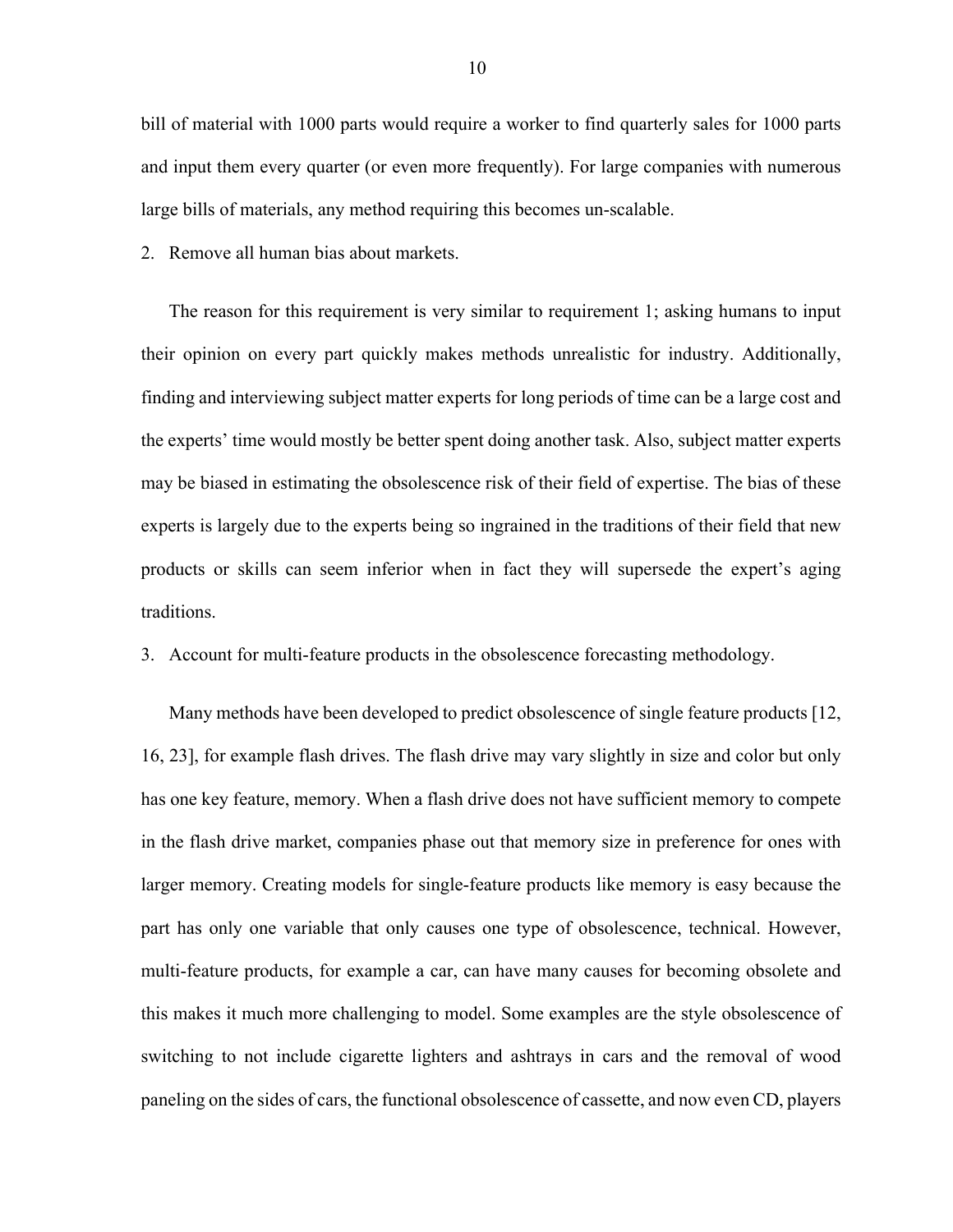for MP3 ports or Bluetooth, and the technical obsolescence of drum brakes giving way to the safer and longer running disc brakes. With these multiple obsolescence factors, many of the current forecasting models fall apart.

| Methods                     | Life-Cycle<br>Forecasting | Obsolescence<br><b>Risk Forecasting</b> | Sales Data<br>Required | Human<br>Inputs | Multi-Feature<br>Capable |
|-----------------------------|---------------------------|-----------------------------------------|------------------------|-----------------|--------------------------|
| Solomon et al. (2000)       |                           |                                         |                        |                 |                          |
| Sandborn et al. (2005)**    |                           |                                         |                        |                 |                          |
| Josias et al. (2009)        |                           |                                         |                        |                 |                          |
| van Jaarsveld et al. (2010) |                           |                                         |                        | $\prime^*$      |                          |
| Sandborn (2011)**           |                           |                                         |                        |                 |                          |
| Rojo et al. (2012)          |                           |                                         |                        | ./*             |                          |
| Zheng et al. (2012)         |                           |                                         |                        |                 |                          |

Table 1 List of all methodologies and scalability factors

Notes:

\*Human bias due to manually filtering the BOM

\*\*Sandborn 2005 & 2011 are different methods but the same creator

Any obsolescence forecasting method that does not meet these three requirements will most likely develop problems when trying to scale to meet the needs of industry. Table 1 shows the breakdown of obsolescence forecasting methods developed in the last 15 years, the type of obsolescence forecasting and if the methods meet the scalability factors. Ideally, a method would not require sales data or human input and be capable of multi-feature products. The only current method that meet these requirements is Sandborn (2011) [19]. Even though the simplicity of the Sandborn (2011) [19] method allows it to be scalable, the problem of many short life product data points pulling down life cycle estimates of manufactures of similar products with longer lives still stands. The introduction of a new obsolescence forecasting approach is necessary because of the lack of scalability and accuracy in any current method.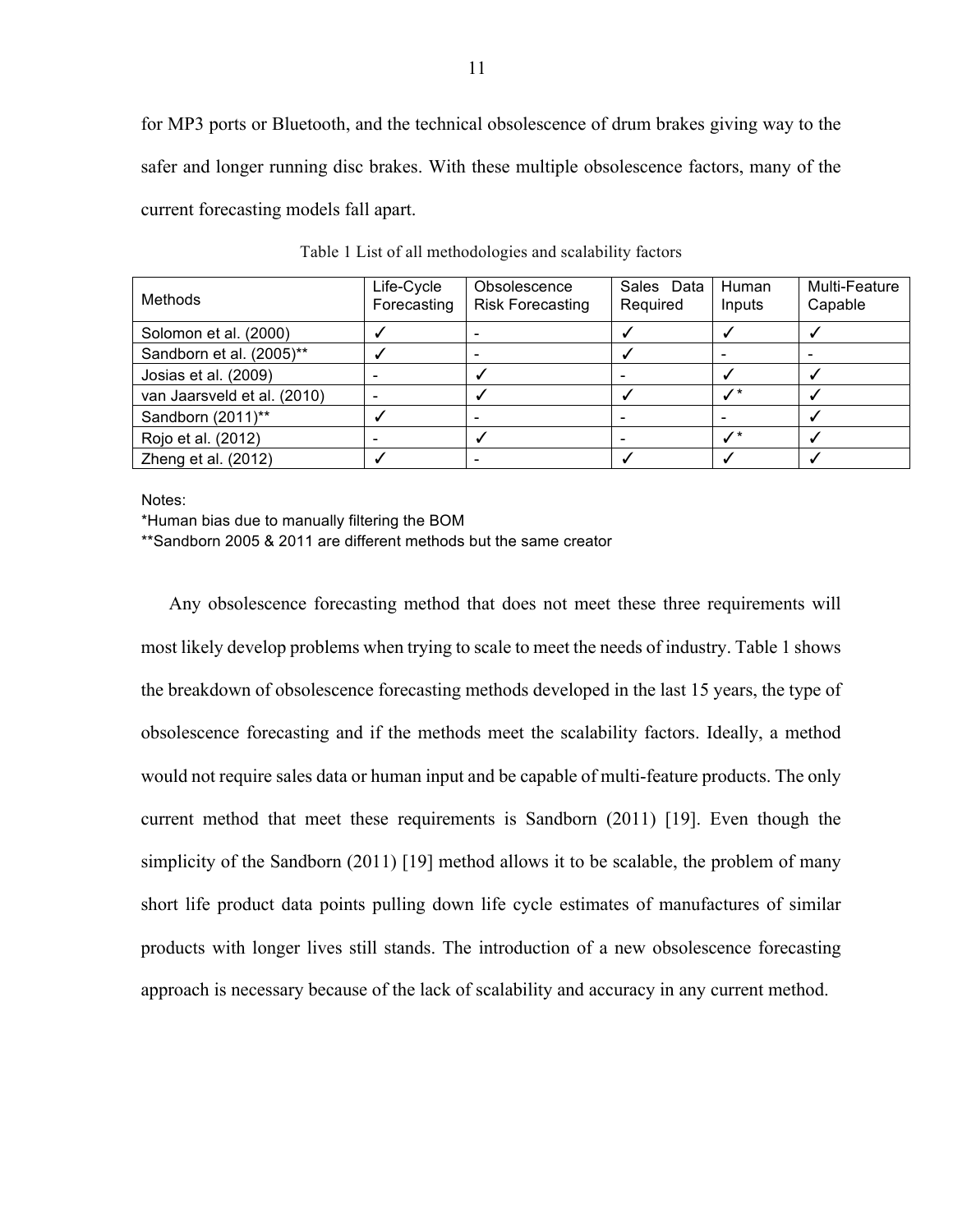## Machine Learning

The goal of machine learning is to build computer systems that automatically improve with additional information [30]. The continual improvement of a system makes machine learning a perfect method for the prediction of obsolescence risk and forecasting of product life cycles because over time, more parts become obsolete in markets and this creates additional information from which the system can learn and improve.

Machine learning has gained popularity in many application fields because it can process large data sets with many variables. The applications of machine learning range from creating better recommendation systems on Netflix to facial recognition in pictures to cancer prediction and prognosis [28–30]. Specifically, in the field of design, machine learning has been used to gather information and develop conclusions from previously under utilized sources. For example, public online customer reviews of products are mined to better understand how customers feel about individual product features [34]. The results of these analysis can be used to improve products during redesign and new product development by understanding customer's true desires in products. Another example of data mining and machine learning in design is the analysis of social media for feedback on products. Current work has showed that by using social media data, machine learning can predict sales of product and levels of market adoption [35]. Understanding the market adoption of features can indicate if the feature is a passing or a permanent trend.

Another application of machine learning was conducted in France where researchers measured the effectiveness of search results on a newspaper's website. The researchers used machine learning to show how manually preset search grouping methods could become obsolete over time [36]. For example, the abbreviation CDC could stand for 'Caisse des Dépôts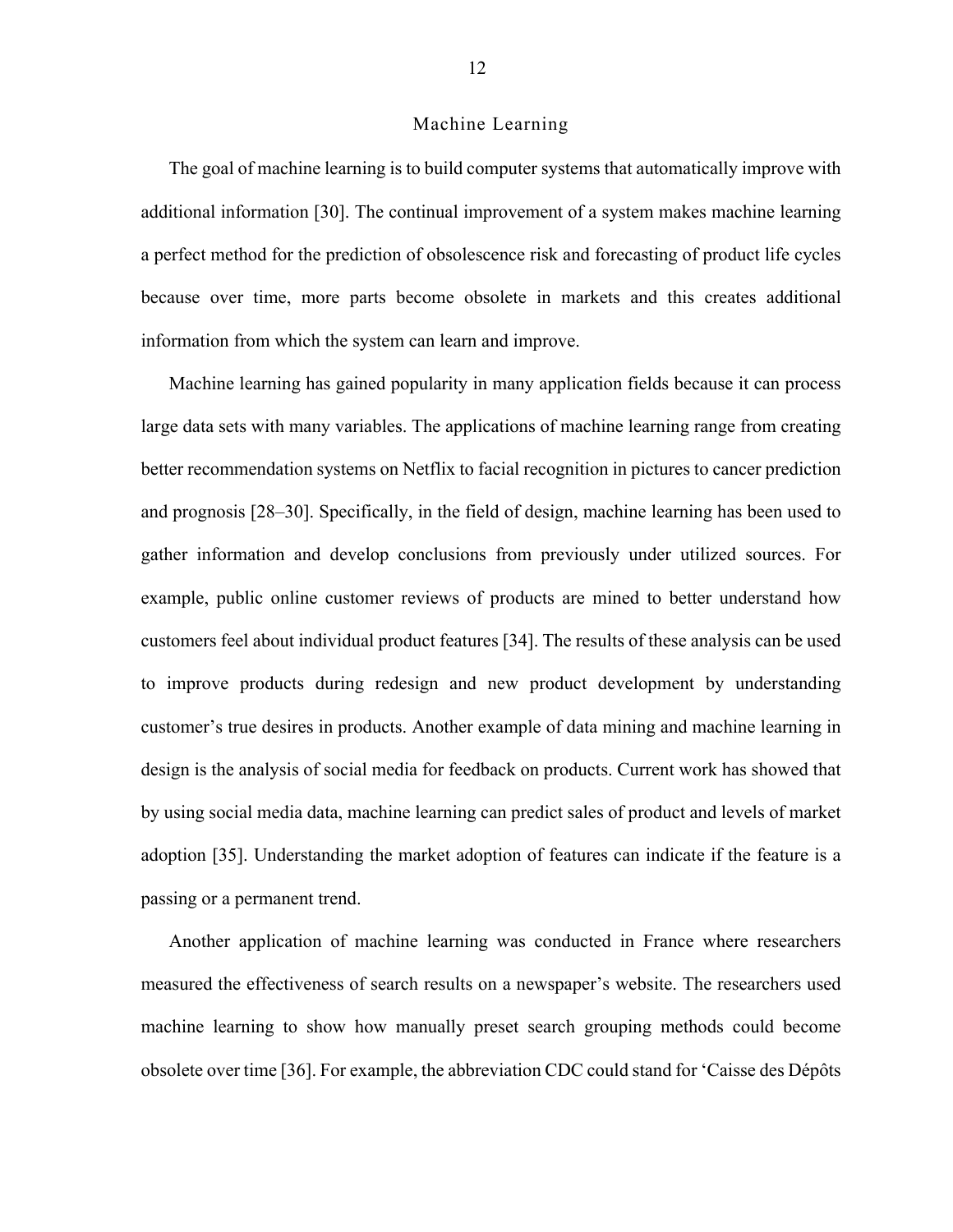et Consignations' but if there is a disease outbreak, CDC as a search term on a news website could change meanings to 'Center of Disease Control' [36]. The machine-learning algorithm was able to notify the newspaper of these obsolete rules and suggest changes. An overlooked contribution of the study was the first and only utilization of machine learning to classify an object or element as current or obsolete. The study shows that machine learning is an acceptable technique for analyzing obsolescence. However, the study does not give details on how to have a generalizable framework for forecasting obsolescence.

In all, product obsolescence is a complex and costly problem in industry. A shift to more proactive obsolescence mitigation strategies would greatly increase the potential options while decreasing the cost impact. Current obsolescence forecasting methods use sales data, human input or are not capable of forecasting multi-feature products. These method requirements limit the ability of current approaches to be implemented and maintained by industry. Machine learning is commonly utilized in predictive analysis of many large scale industrial data-driven problems. The research presented in this thesis will introduce and demonstrate that machine learning is an efficient and accurate tool for forecasting obsolescence.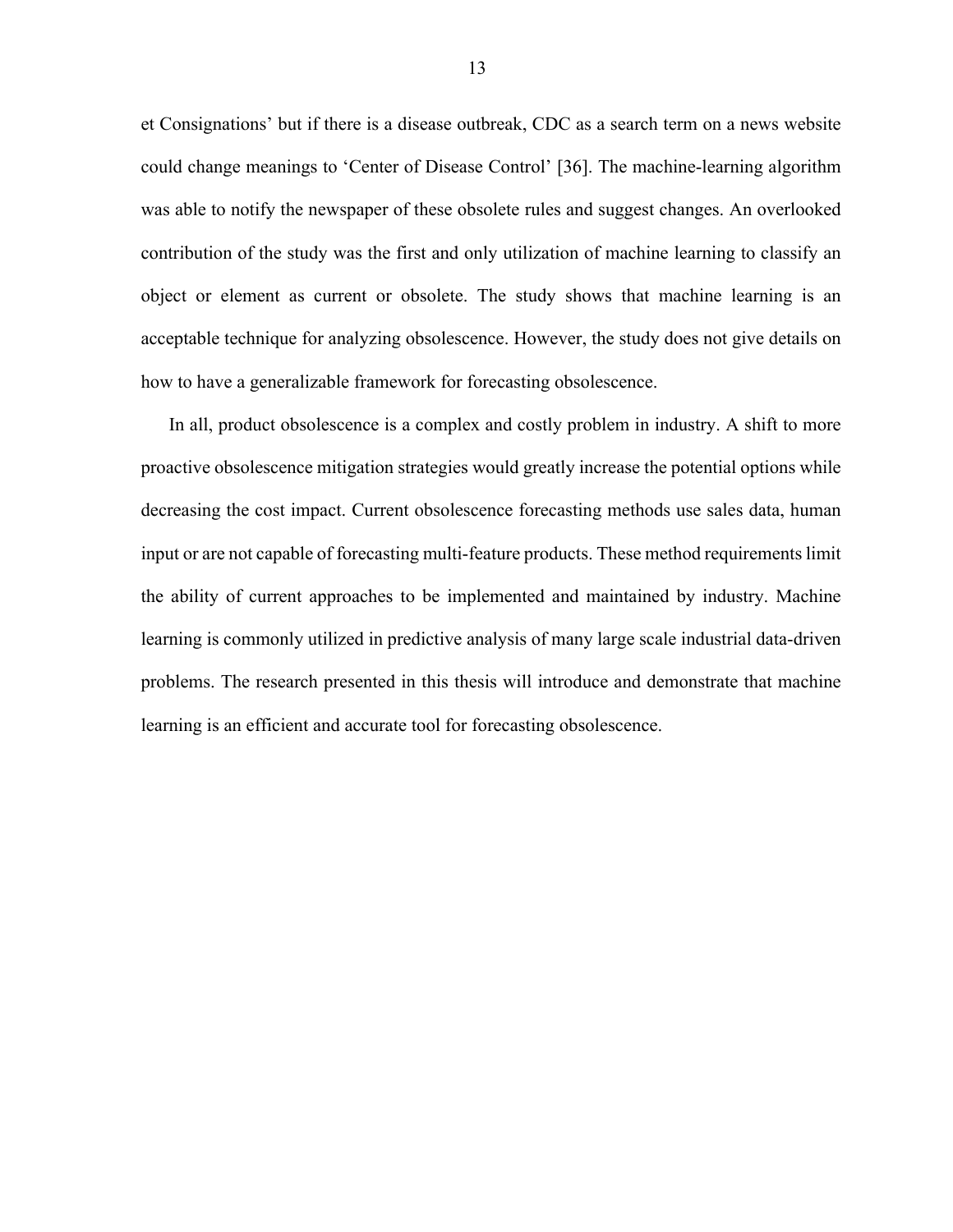### CHAPTER III: METHODOLOGY

Two separate, obsolescence forecasting methodologies and frameworks are introduced in this research. Both approaches apply machine learning to improve the adoptability of the method for industry. The two approaches are differentiated by the two major outputs of the model. The first outputs the risk level that a product or component will become obsolete and is called obsolescence risk forecasting using machine learning (ORML). The second method outputs an estimation of the date the product or component will become obsolete and is called life cycle forecasting using machine learning (LCML).

Both ORML and LCML use a subset of machine learning called supervised learning. Supervised learning creates predictive models based on data with known labels. These predictive models are used to predict labels of new and unknown data. A common introduction problem in supervised learning is to create a model to predict whether an individual will go outside or stay inside based on the weather. Two data sets are presented and follow the process shown in Figure 3. The first data set contains the temperature, humidity, and sunniness for each day and whether the subject stayed inside or went outside. This data set is the training data set because a predictive model with output, stay inside or go outside will be trained using this data. The training data set is feed into a machine-learning algorithm, which creates a model or rules that will most accurately classify the known label based on the known weather information. The algorithm produces a predictive model and weather information where the label is unknown can be run though the predictive model to get an expected label of whether the individual will go outside or stay inside. The unknown data set is also called the test set because it will be used to test the accuracy of the predictive model. For the stay inside or go outside prediction model and all supervised learning models, the more data with known labels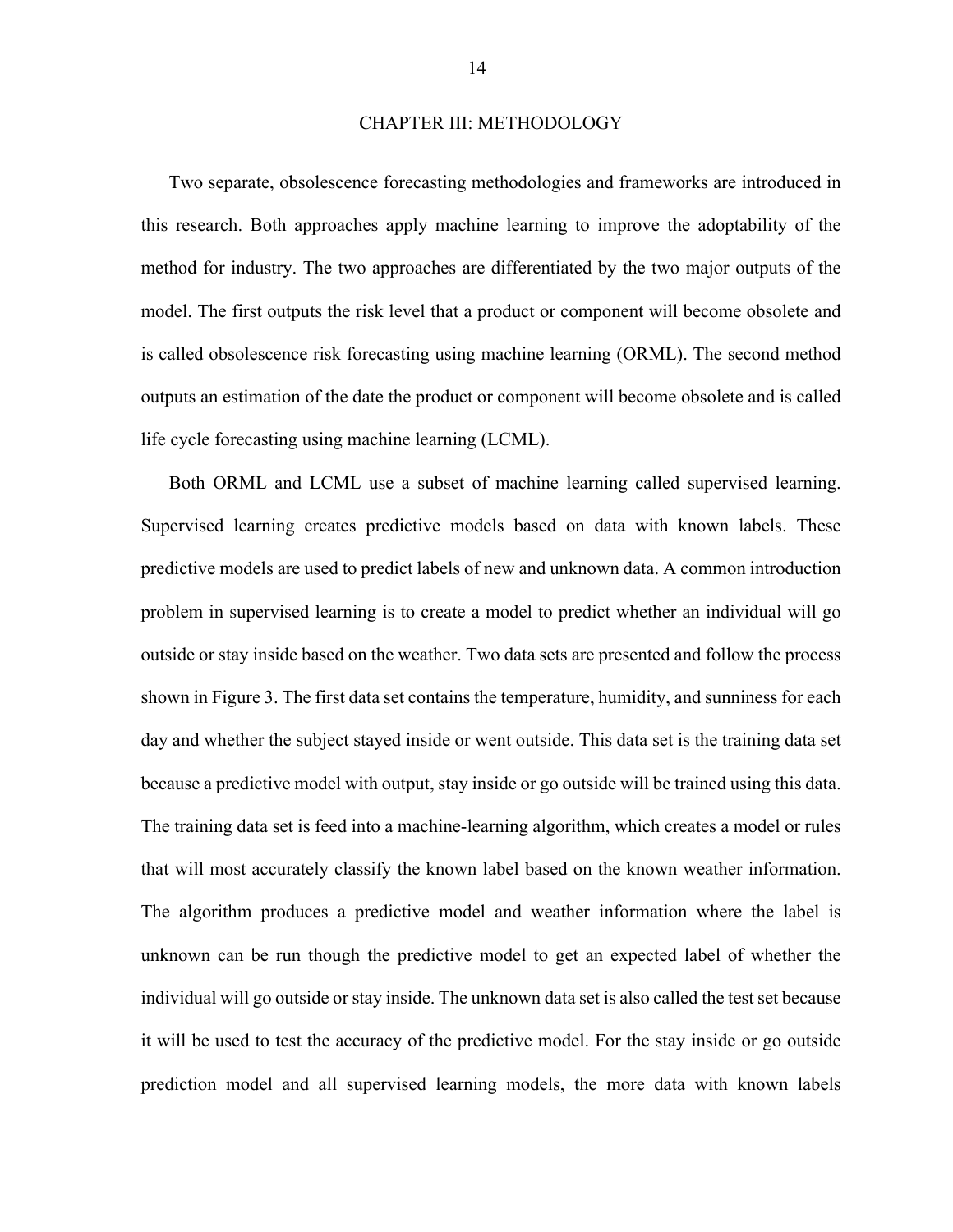submitted to the machine learning algorithm the more effective the predictive model. This means supervised machine learning is a strong fit for any problem where data continually flows in and can make the predictions more accurate. With prediction of product obsolescence, the stream of newly created and discontinued products allows the predictive models created using ORML and LCML to gain accuracy over time.



Figure 3 Supervised learning process

Supervised machine learning was chosen over unsupervised machine learning because unsupervised does not have a known data set. Unsupervised machine learning does not have a label to predict, but rather uses algorithms to fix clusters and patterns in the data. Similar methods could be advantageous to identifying groups of comparable products for product redesign or for cost reduction in the design phase. However, due to unsupervised machine learning finding groupings that are not explicitly obsolete vs. active, supervised learning was chosen over unsupervised learning for this obsolescence forecasting framework.

Additionally, machine learning models are not deterministic models. Many algorithms use randomization to split variables and evaluate the outcome. A byproduct of this trait is that the predictive models will vary slightly each time the algorithm is implemented. Even with these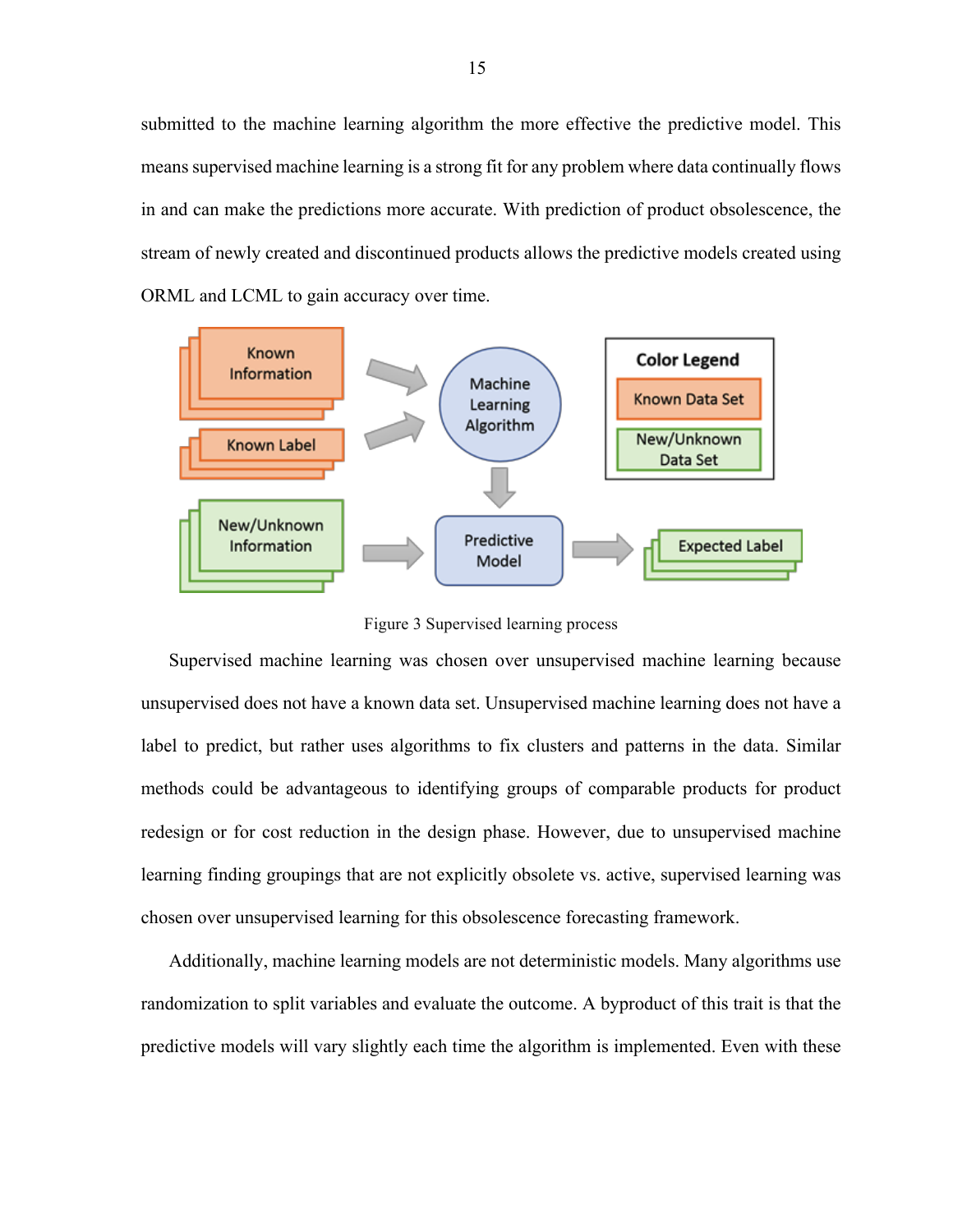slight variations, machine learning models are highly effective and used in many predictive applications.

## Obsolescence Risk Forecasting using Machine Learning

The forecasting methods introduced and demonstrated in this research are based on the concept that parts become obsolete because other products in the market have a superior combination of features, software, and/or other added value. The Obsolescence Risk Forecasting using Machine Learning (ORML) framework, much like the weather example, are shown information and attempt to classify the part with the correct label. However, instead of weather information, the technical specifications of current active and obsolete parts are fed into the algorithms to create the predictive models. In Figure 4, after the predictive model is created, the technical specifications of parts with unknown obsolescence statuses are structured in the same way as the known parts and input to the predictive model. The model outputs the probability that the part is classified with the label active or obsolete. The probability the part is obsolete can be used to show the obsolescence risk level. This risk level can be used in the design stage for part selection and in inventory management to help understand the risk of suppliers stopping production.



Figure 4 Obsolescence risk supervised learning process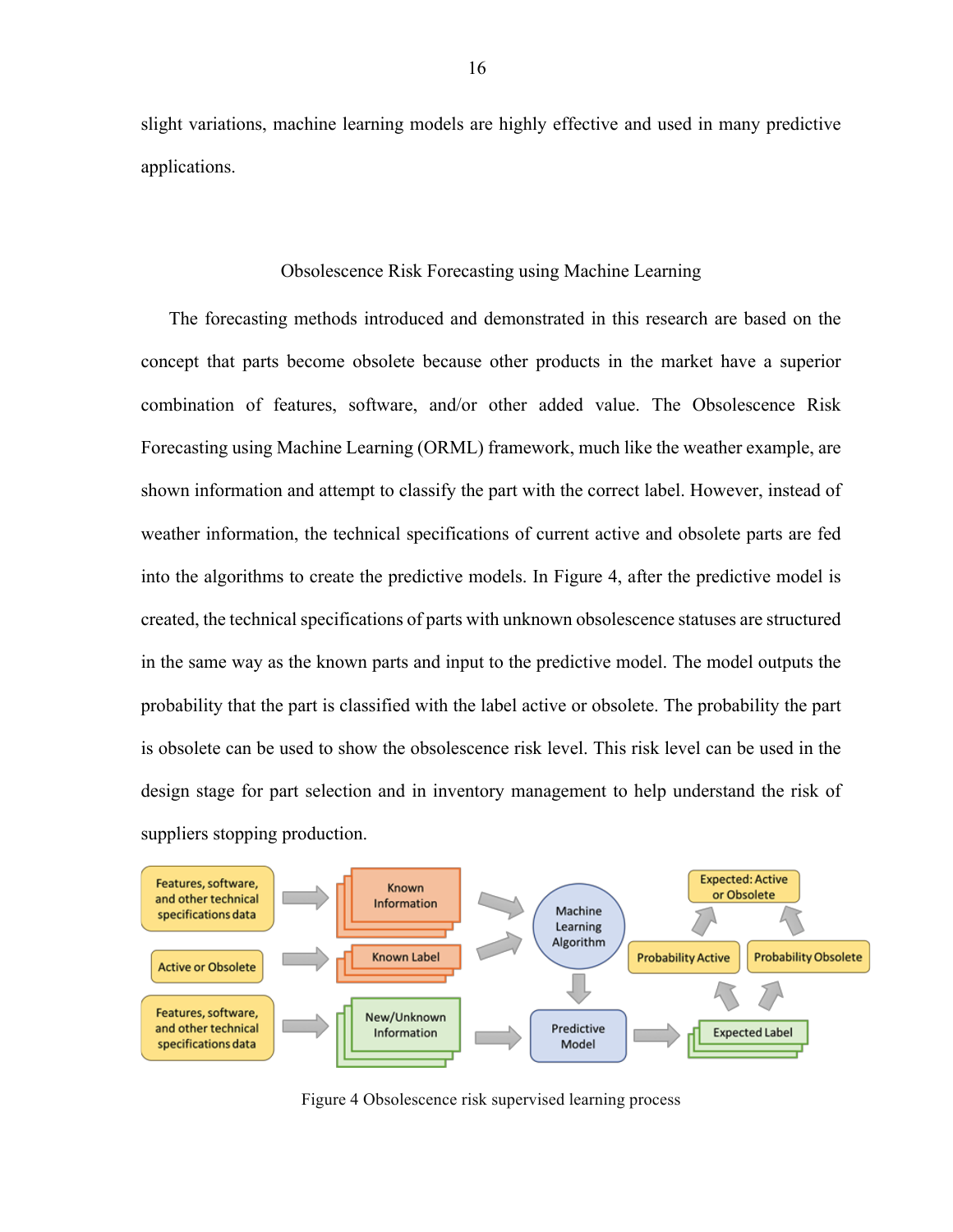Product A shows a product with a 100% chance of the part being active. Product B demonstrates a mix prediction between 60% chance of being active and 40% of being obsolete. Product C shows prediction of a product with a 100% chance of being obsolete.



Figure 5: Outputs of ORML

## Life Cycle Forecasting using Machine Learning

The LCML framework is built on the same principal that parts become obsolete because other products in the market have a superior combination of features, software, and/or other added value, the difference is what the frameworks are predicting. Where ORML predicts the label active or obsolete, LCML uses regression to predict a numeric value of when the product/component will stop being manufactured.

LCML's ability to estimate a date of obsolescence is a highly useful metric. LCML will give designers and supply chain professionals a more effective way of predicting the length of time to complete redesign or find a substitute supplier or component. Understanding when each component on a bill of materials will become obsolete will allow designers not only the ability to give time constraints on projects, but more effectively time redesign projects to maximize the number of high risk components removed from the assembly.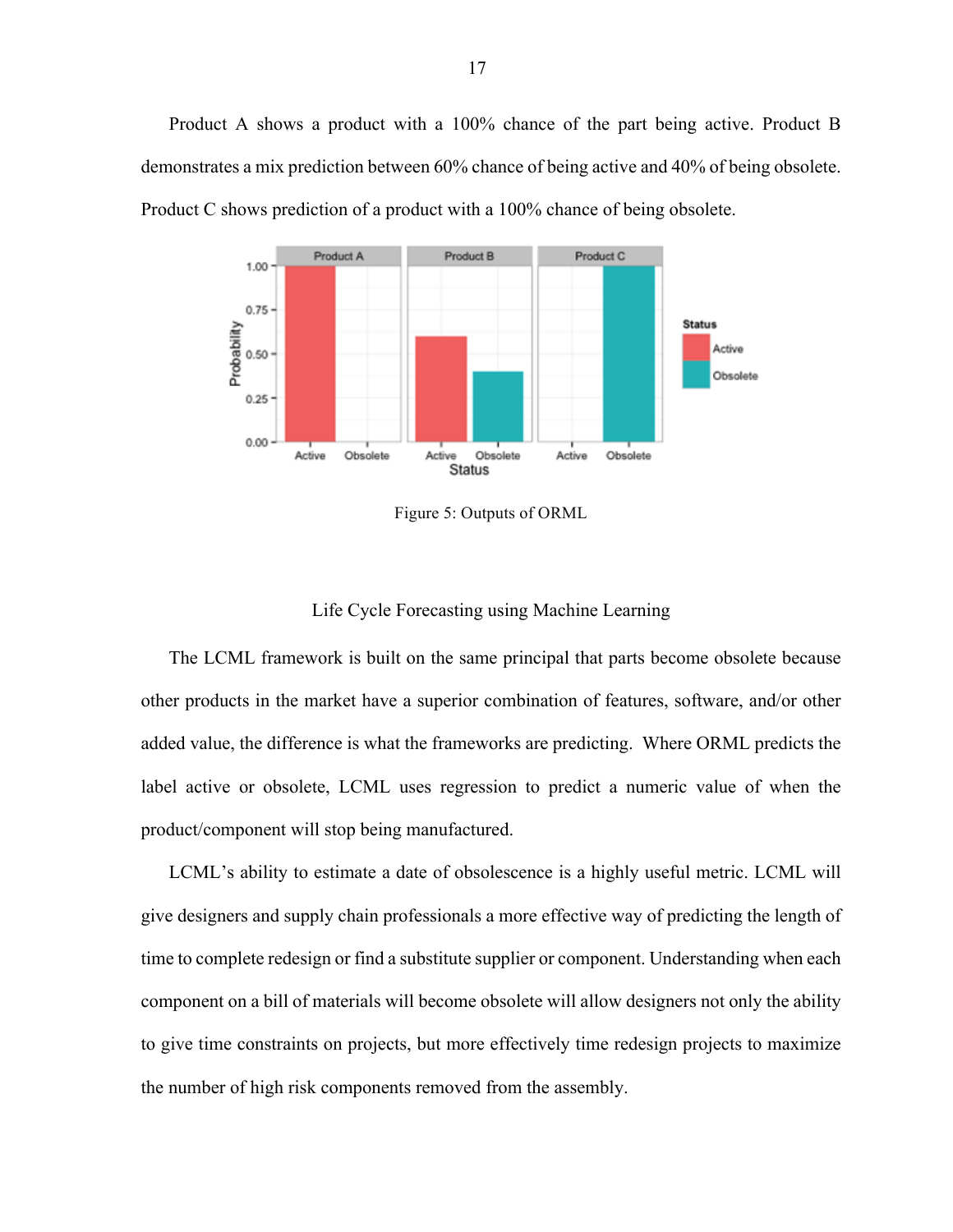## CHAPTER IV: CASE STUDY

The case study serves to demonstrate the accuracy and scalability of ORML and LCML as methods to forecast obsolescence. The data contains over 7000 unique models of cellular phones with known active in-production or discontinued status, release year and quarter, and other technical specifications. The specifications include weight (g.), screen size (inch.), screen resolution (pixels), talk time on one battery (min.), primary and secondary camera size (MP), type of web browser, and if the phone has the following: 3.5 mm headphone jack, Bluetooth, email, push email, radio, SMS, MMS, thread text messaging, GPS, vibration alerts, or a physical keyboard. The data was collected from one of the most popular cell phone forums, GSM Arena using a web scraper. The original dataset, and the code for the web scraper, and machine learning models created in this case study can be download at connorj.github.io/research. GSM Arena is an online forum that provides detailed and accurate information about mobile phones and their features. For this reason, the data set can have missing values and even miss reported information. Even with these short falls with the data set, this more accurately represents data collected in industry and demonstrates the robustness of the ORML and LCML frameworks.

The data set was formatted into a machine learning friendly format. The example data set is provided in Table 2. The specification and information are outlined in green and the labels are outlined in blue. The brand and name of a cell phone are used as the unique identifier of the phone.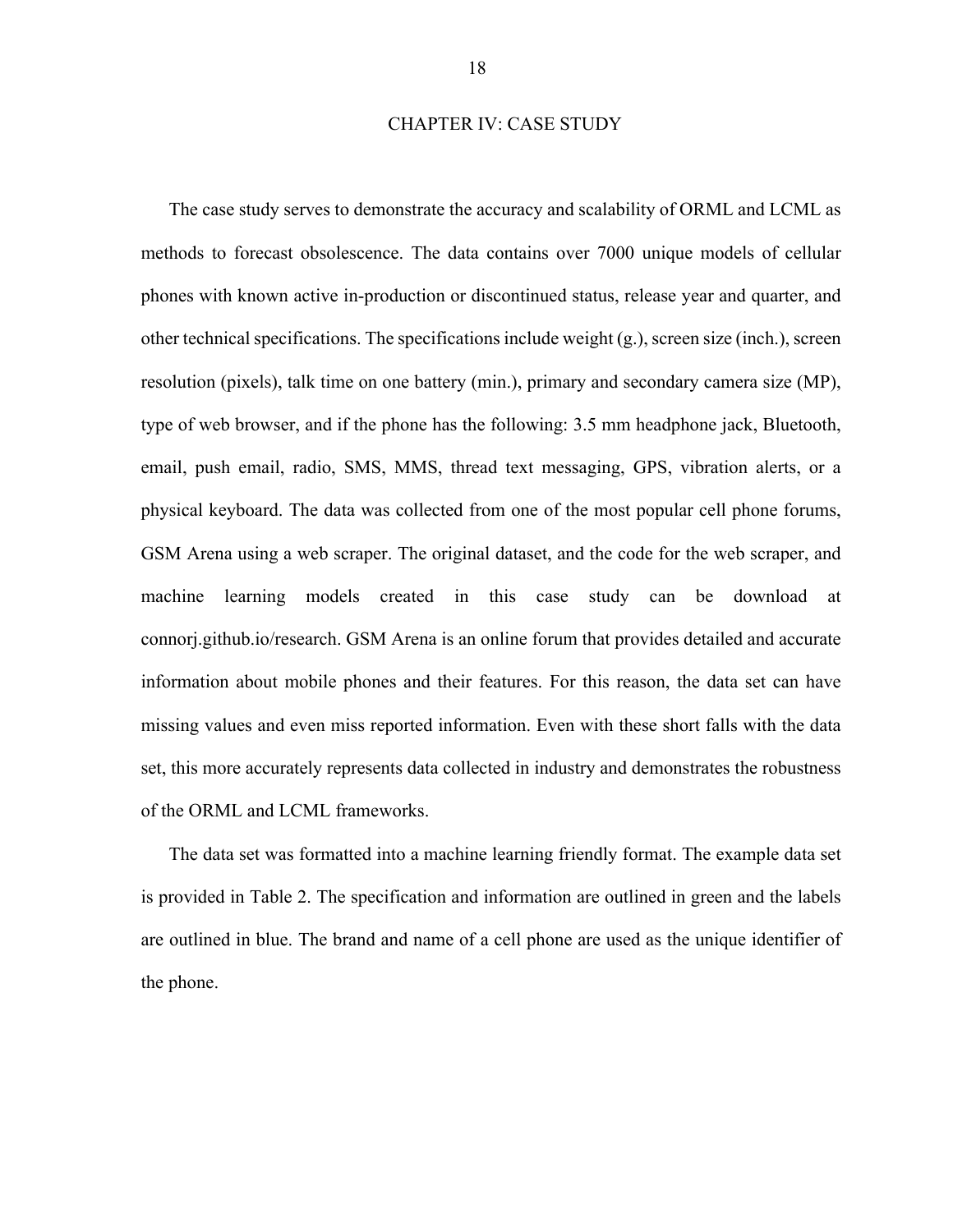| <b>Brand</b> | <b>Phone</b> | <b>Availability</b> | Release Yr. | Quarter        | <b>Screen</b><br><b>Size</b> | Talk<br>Time | Weight | Camera | <b>Browser</b> | <b>GPS</b> |
|--------------|--------------|---------------------|-------------|----------------|------------------------------|--------------|--------|--------|----------------|------------|
| Apple        | iPhone       | Discontinued        | 2007        | Q3             | 3.5                          | 480          | 135    | 2      | <b>HTML</b>    | No         |
| Apple        | iPhone 3G    | Discontinued        | 2008        | Q3             | 3.5                          | 600          | 133    | 2      | <b>HTML</b>    | Yes        |
| Apple        | iPhone 3GS   | Discontinued        | 2009        | Q <sub>3</sub> | 3.5                          | 720          | 135    | 3.15   | <b>HTML</b>    | Yes        |
| Apple        | iPhone 4     | Available           | 2010        | Q2             | 3.5                          | 840          | 137    | 5      | HTML5          | Yes        |
| Apple        | iPhone 4s    | Available           | 2011        | Q4             | 3.5                          | 840          | 140    | 8      | HTML5          | Yes        |
| Apple        | iPhone 5     | Available           | 2012        | Q <sub>3</sub> | 4                            | 480          | 112    | 8      | HTML5          | Yes        |
| Apple        | iPhone 5c    | Available           | 2013        | Q <sub>3</sub> | 4                            | 600          | 132    | 8      | HTML5          | Yes        |
| Apple        | iPhone 5s    | Available           | 2013        | Q <sub>3</sub> | 4                            | 600          | 112    | 8      | HTML5          | Yes        |
| Apple        | iPhone 6     | Available           | 2014        | Q <sub>3</sub> | 4.7                          | 840          | 129    | 8      | HTML5          | Yes        |
| Apple        | iPhone 6+    | Available           | 2014        | Q <sub>3</sub> | 5.5                          | 1440         | 172    | 8      | HTML5          | Yes        |

Table 2 Sample of case study data

After formatting the data, the data set was split into two random groups. The first group represents ⅔ of the data set and is called the training data set. The training set is the data set used to create the prediction model. The second is the test set and represents the other ⅓. Although all the data sets are known in this case study, the test set will be put through the predictive model and accuracy will be determined by comparing actuals obsolescence statues and obsolescence date verses the one predicted by the model. This practice is known as crossvalidation and is a best practice for model creation and evaluation because the data used to create a prediction model is never used to validate its accuracy [37]. Currently, the majority of the obsolescence forecasting models in the literature estimate model accuracy by using the same data used to create the model<sup>[19]</sup>, [24], [26]. The data set was split into a 1/3 test set and a 2/3 training set for an initial analysis for accuracy using confusion matrixes. A more in-depth analysis was conducted where the ratio of training and test set sizes were changed and accuracy were accessed (Table 6 & 8).

The next step in the case study was to run the training data set through a machine-learning algorithm to create a predictive model. Machine learning has many algorithms and infinitely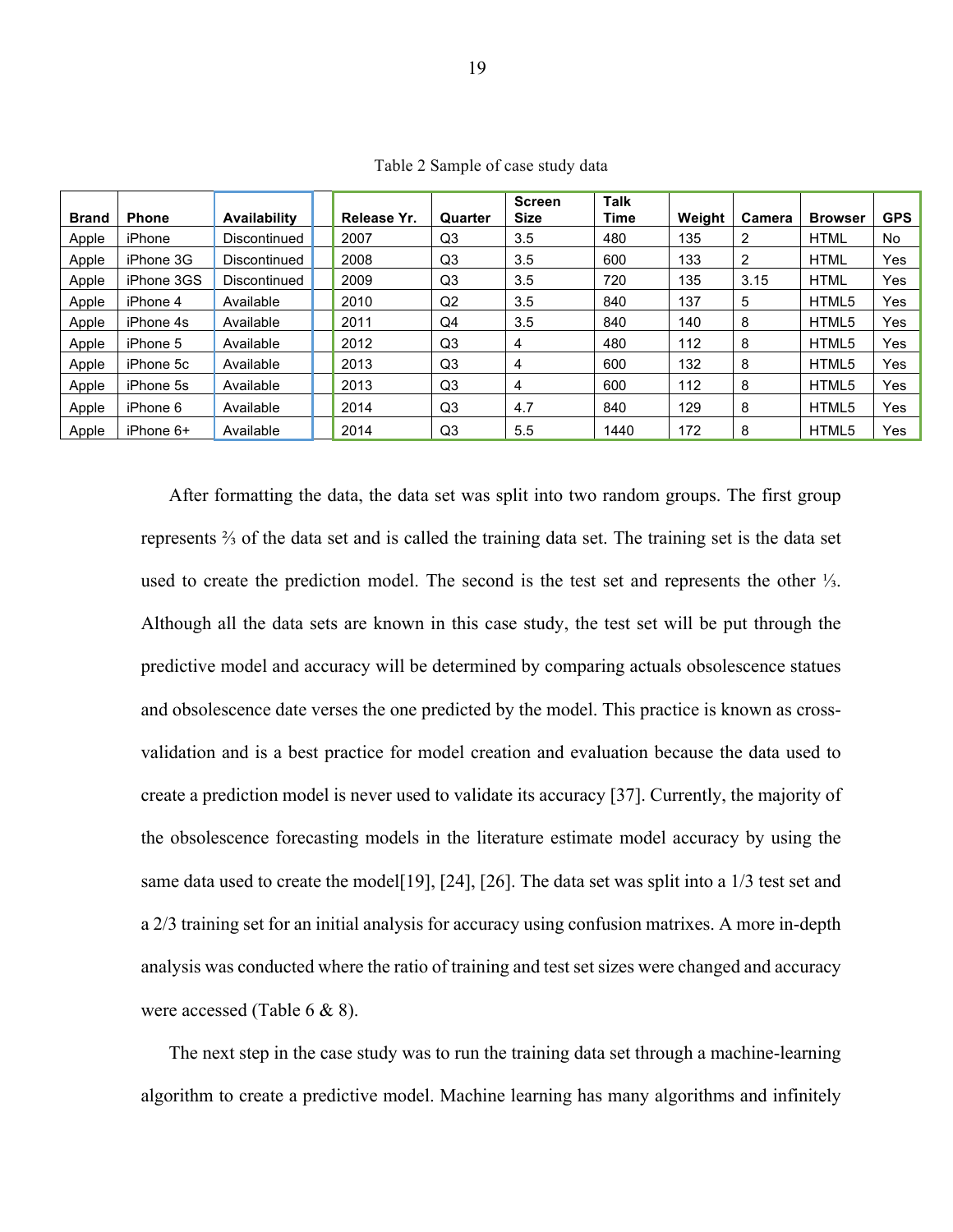more if counting all the slight variations that can be done to increase accuracy. Three machine learning algorithms, artificial neural networks (ANN), support vector machines (SVM), and random forest (RF) will be applied for this case study [38]–[40]. Decision trees and support vector machines were ranked first and third, respectfully on the list of the "Top 10 Algorithms in Data Mining" [41]. However, standard decision trees are often inaccurate and over fit data sets [42]. Random forest, an aggregation of many decision trees, averages the trees with the intention of lowering the variance of the prediction [42]. For this reason, random forest was selected over standard decision trees. The algorithm listed second, K-means, is a unsupervised clustering method and would group similar products together rather than forecast an output. For this reason, K-means is not a possible alternative for algorithm to be used for either ORML and LCML and therefore was not included in this case study. Although artificial neural networks were not in the top 10, artificial neural networks were selected based on their use in detecting rule-based filtering models for newspapers topic search; making artificial neural networks the first machine learning algorithm used to identify obsolescence [36] .

The final step is once the algorithm constructs a predictive model, to have each part or element from the "unknown" data set run through the model and receive a predicted label.

## Results for Obsolescence Risk Forecasting

The accuracy for the ORML model will be represented in a confusion matrix. The confusion matrix (Tables 3, 4,  $\&$  5) shows how many cell phones were classified correctly vs. incorrectly. Numbers in the (available, available) and (discontinued, discontinued) cells are correctly classified and all other cells are miss classified.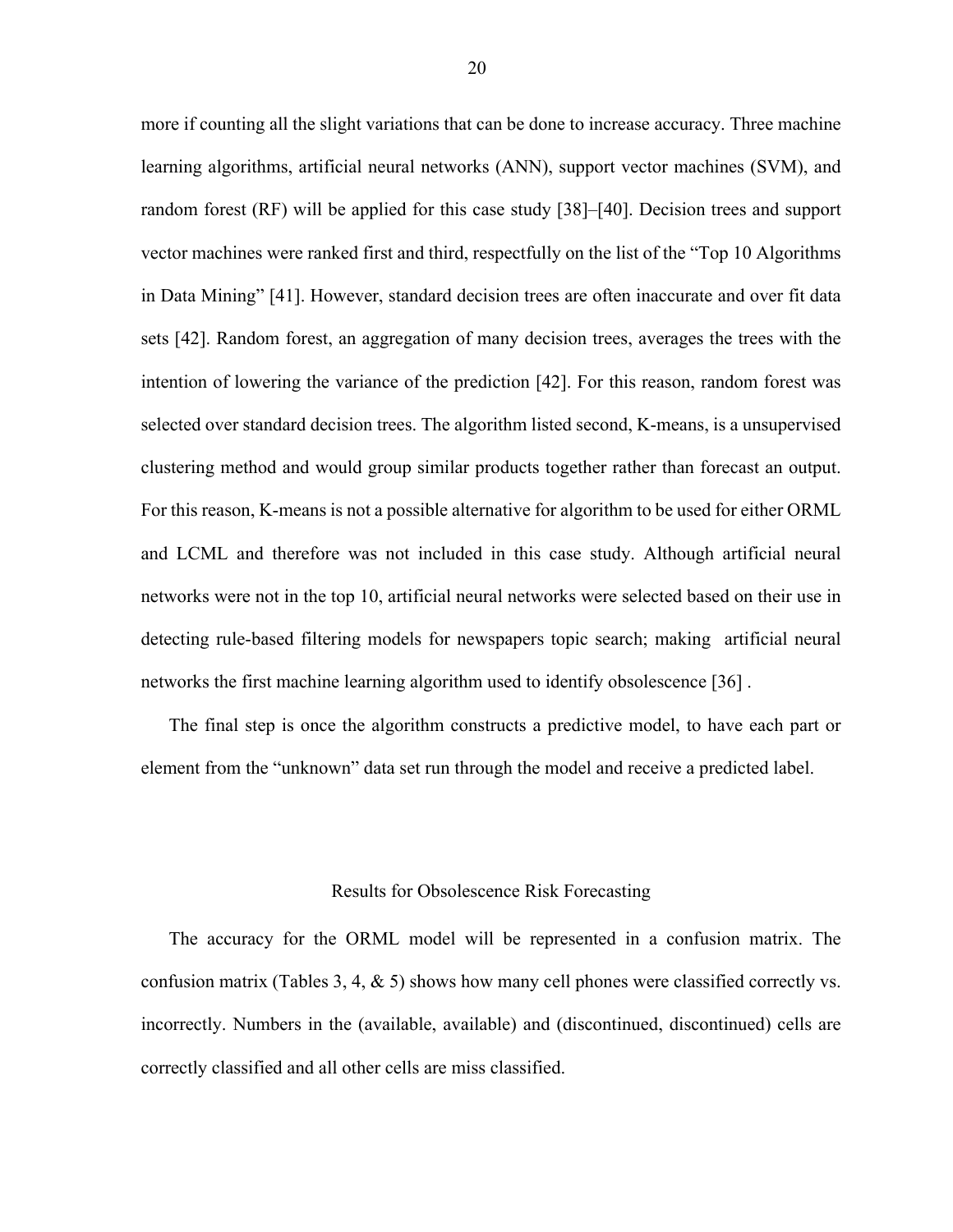The first algorithm used was ANN. The neural networks classification was done in R 3.0.2 using the package "caret" [43]. The probability of each part being available or discontinued was outputted and the highest probability was assigned. The actual statuses were compared to the predicted values and a confusion matrix was developed (Table 3). The model correctly predicted 91.66% of cell phones in the test data set.

|        | Prediction   |               |              |               |
|--------|--------------|---------------|--------------|---------------|
|        |              | Available     | Discontinued | Total         |
| Actual | Available    | 1295          | 67           | 1362 (95.08%) |
|        | Discontinued | 129           | 860          | 989 (86.96%)  |
|        | Total        | 1424 (90.94%) | 927 (92.77%) | 2351 (91.66%) |

Table 3: Neural network ORML confusion matrix for cell phones

The next algorithm applied was SVM. The support vector machine utilized the SVM classification function from the package "e1071" [44] in R 3.0.2. The algorithm was implemented on the training data set that contained 66.6% of the total data. The prediction model then classified the remaining 33.3% of phones not used in the model creation. The actual statuses and the predicted statuses were compared and the confusion matrix in Table 4 was created. The SVM model has a model accuracy of 92.4%.

Table 4: Support Vector Machine ORML confusion matrix for cell phones

|        | Prediction          |               |              |               |
|--------|---------------------|---------------|--------------|---------------|
|        |                     | Available     | Discontinued | Total         |
| Actual | Available           | 1218          | 76           | 1294 (94.13%) |
|        | <b>Discontinued</b> | 92            | 827          | 919 (89.99%)  |
|        | Total               | 1310 (92.98%) | 903 (91.58%) | 2213 (92.41%) |

The last algorithm applied was RF. The model was implemented in R 3.0.2 using the package "randomForest" [45]. The model was trained with a 66.6% training set and was tested with 33.3%. The predicted test set and the actual statuses were compared in Table 5. The model received an accuracy of 92.56%. This was the higher of all three algorithms.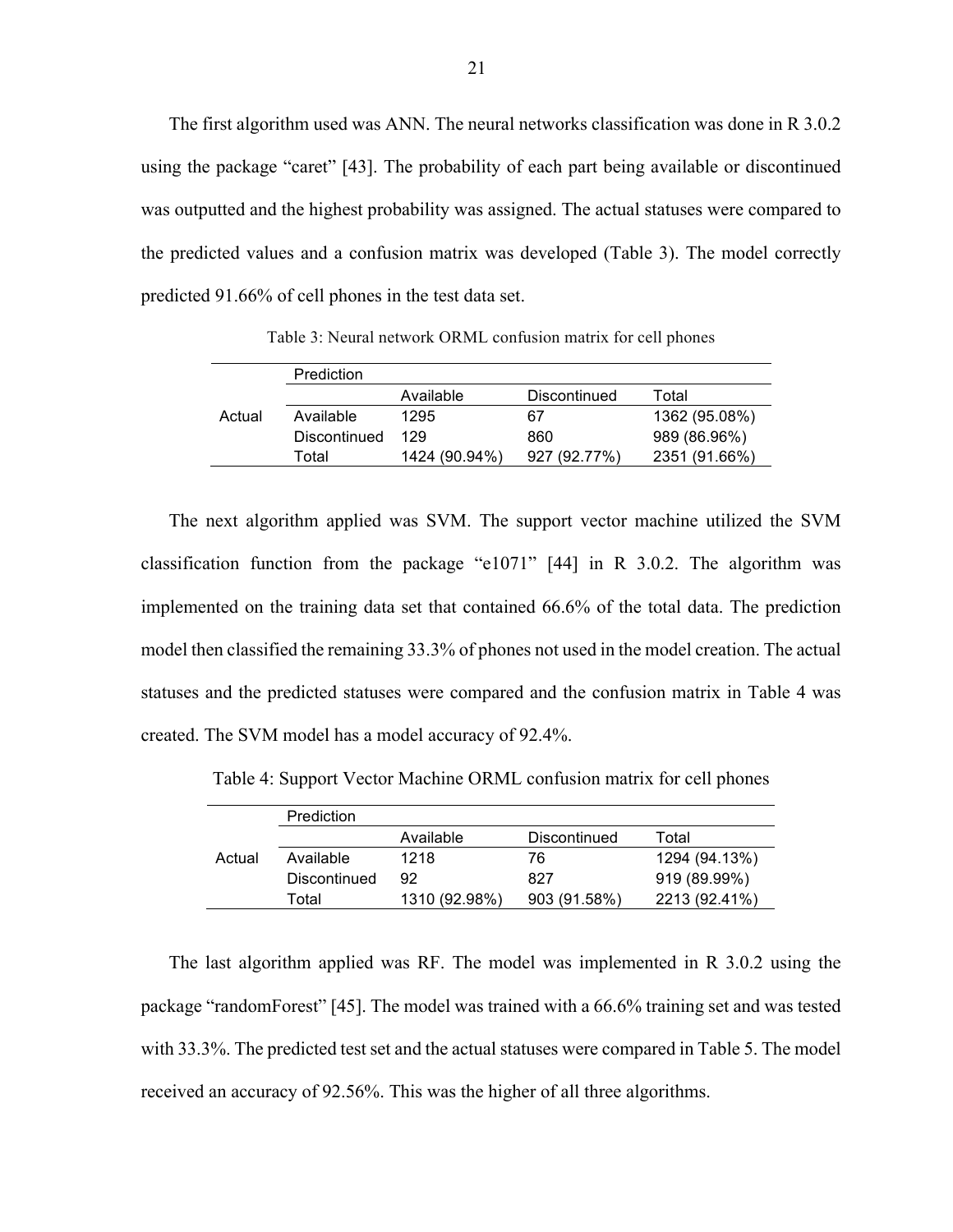|        | Prediction   |               |              |               |
|--------|--------------|---------------|--------------|---------------|
|        |              | Available     | Discontinued | Total         |
| Actual | Available    | 1243          | 72           | 1315 (94.52%) |
|        | Discontinued | 98            | 873          | 971 (89.91%)  |
|        | Total        | 1341 (92.69%) | 945 (92.38%) | 2286 (92.56%) |

Table 5 Random forecast ORML confusion matrix for cell phones

For Table 3, 4, & 5, the training size was held constant at 66.6%. Table 6 illustrates how changing the percent of instances from the data set used to create the model affects accuracy. ANN and SVM preform at about the same accuracy for every training size, while RF always performs at a higher accuracy.

Table 6: Average Accuracy of Predictions by Training Size for ORML

| Training Size (%) | <b>Random Forest</b>   |                          |                   |                          | <b>Neural Network</b> |                |                          | <b>Support Vector Machine</b> |                   |  |
|-------------------|------------------------|--------------------------|-------------------|--------------------------|-----------------------|----------------|--------------------------|-------------------------------|-------------------|--|
|                   | <b>Training</b><br>(%) | <b>Testing</b><br>(%)    | Overall<br>$(\%)$ | <b>Training</b><br>(%)   | Testing<br>(%)        | Overall<br>(%) | <b>Training</b><br>(%)   | <b>Testing</b><br>(%)         | Overall<br>$(\%)$ |  |
| 50                | 98.8                   | 92.2                     | 95.5              | 91.8                     | 91.2                  | 91.5           | 90.9                     | 91.7                          | 91.3              |  |
| 60                | 98.5                   | 92.5                     | 96.1              | 91.4                     | 91.7                  | 91.5           | 91.0                     | 92.2                          | 91.4              |  |
| 70                | 98.5                   | 92.9                     | 96.8              | 91.5                     | 91.9                  | 91.6           | 91.3                     | 92.3                          | 91.6              |  |
| 80                | 98.2                   | 93.3                     | 97.2              | 91.7                     | 91.1                  | 91.6           | 91.6                     | 91.7                          | 91.6              |  |
| 90                | 98.2                   | 94.3                     | 97.8              | 91.7                     | 91.2                  | 91.6           | 91.7                     | 91.2                          | 91.6              |  |
| 100               | ۰                      | $\overline{\phantom{a}}$ | 98.3              | $\overline{\phantom{a}}$ | ۰.                    | 91.1           | $\overline{\phantom{a}}$ | ۰.                            | 91.6              |  |
|                   |                        |                          |                   |                          |                       |                |                          |                               |                   |  |



Figure 6: Overall average evaluation speed by training dataset fraction for ORML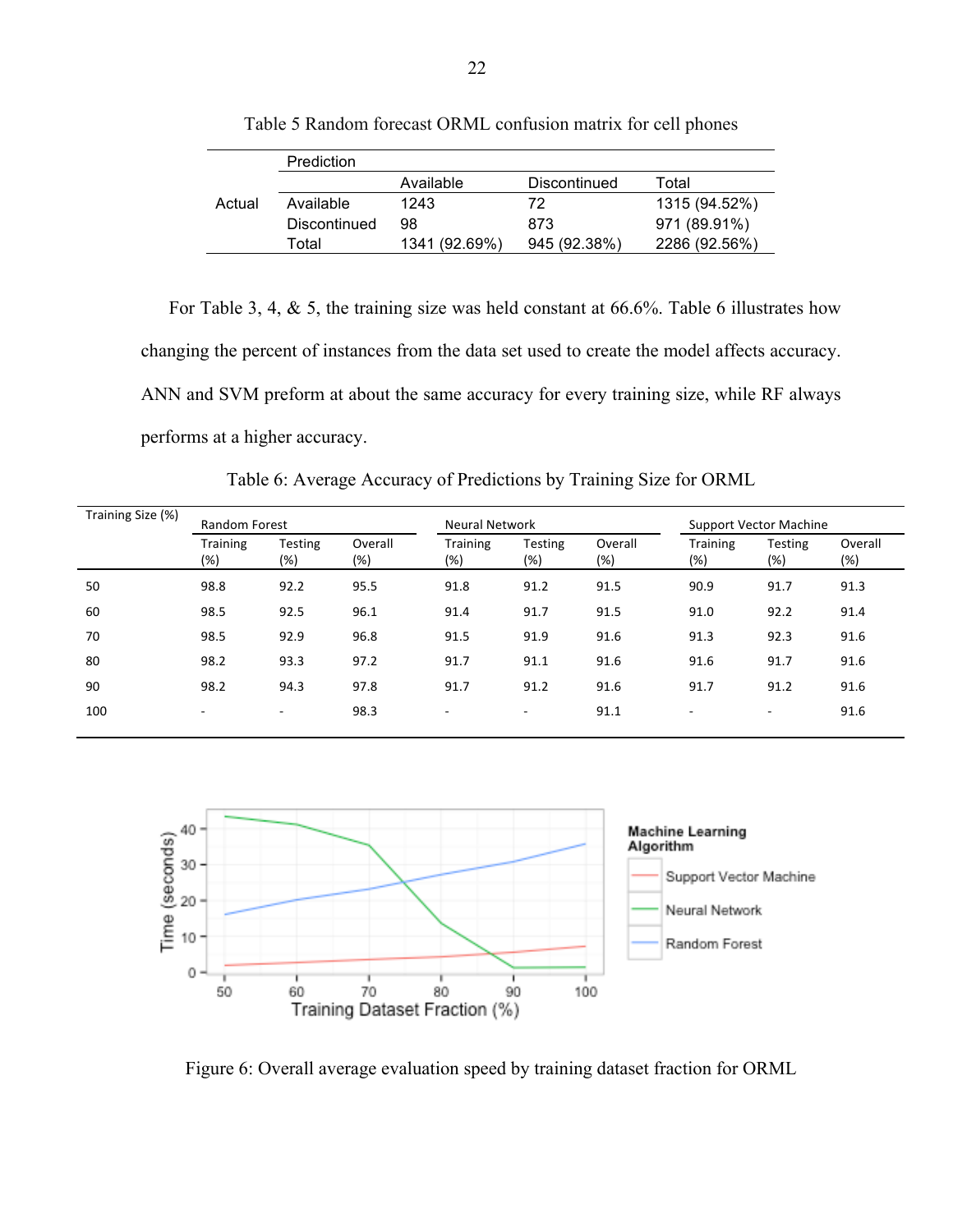The algorithms were compared using the prediction model creation time for each of the 50-100% training sets used in Table 5. Ten predictive models were created for each training size and the average time was plotted (Figure 11). Both SVM and RF increase in time at a near constant rate while ANN decrease in model creation time while the training set grows in size. SVM is the fast algorithm. Then both RF and ANN are slower which RF being slightly faster on average.

|                                       | <b>RF</b>       | ANN | <b>SVM</b>      |
|---------------------------------------|-----------------|-----|-----------------|
| Performance based characteristics     |                 |     |                 |
| Accuracy                              | 1st             | 3rd | 2nd             |
| <b>Evaluation Speed</b>               | 2 <sub>nd</sub> | 3rd | 1st             |
| Non-performance based characteristics |                 |     |                 |
|                                       |                 | 3rd | 2 <sub>nd</sub> |
| Interpretability                      | 1st             |     |                 |
| Maintainability/flexibility           | 1st             | 2nd | 3rd             |

Table 7: Summary of model preference ranking for ORML

Four characteristics, identified in Zhang & Bivens 2007, were measured to rank the algorithms. The first two characteristics are performance based: accuracy and evaluation speed. The rankings of the algorithms in Table 7 for the first two attributes is done by best model accuracy and by average time to complete the ten simulations of each of the six different training set sizes. The second two characteristics are usability based: interpretability and maintainability/flexibility. Interpretability is defined as the ability for analyst to comprehend the model and analyze the output. Maintainability/flexibility represents the models ability to adapt over time and how much work is required to keep the model running.

Random Forest was ranked number one in interpretability due to the visual nature of decision trees and the ability for analyst to follow the flow of the tree to understand the steps in the classification model. Support Vector Machine was ranked second because the concept of creating a plane to separate the available and discontinued groups is easy to understand, but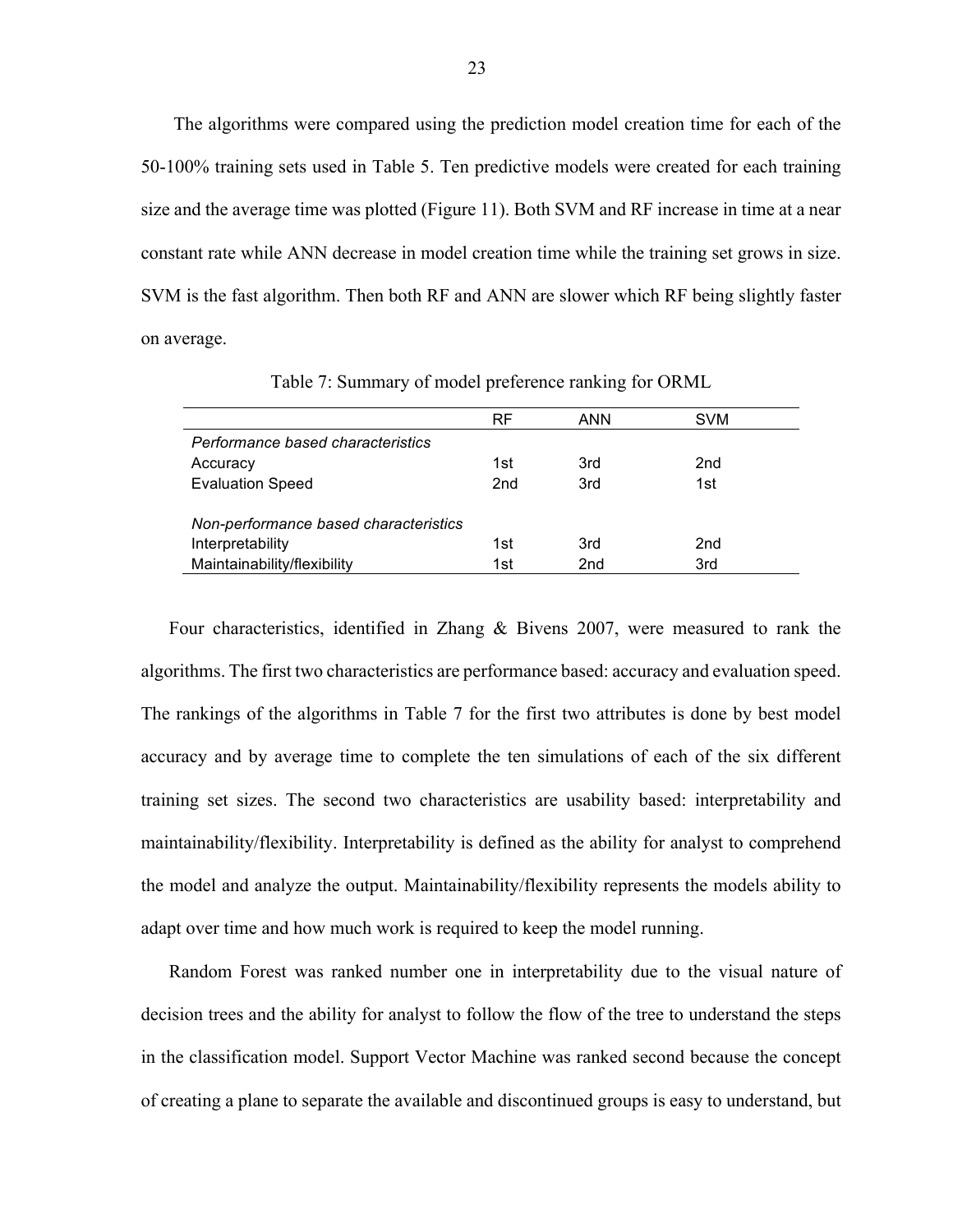because of the high dimensionality of the data there is no obvious visual representation of this model. Lastly, neural networks were ranked third out of three because of the complexity of the trained network and the 'black-boxness' of this classification method.

Maintaining machine-learning models requires regular inputs of data to maintain the accuracy of the model because both neural networks and support vector machines require only numeric variables, all variables must be converted to numeric. Creating numeric indexes can be time consuming and will slow down the data entry process, for this reason random forest was ranked number one. In Table 6, as the training set size decrease, the accuracy of the neural network test set dropped faster than the support vector machine test set. While fewer data points the neural network was not flexible and could not preform as well as the support vector machine because of this support vector machine was ranked second and neural networks third.

Overall, random forest was ranked first in all attributes besides speed where it was ranked second. For this reason, random forest is the most appropriate algorithm for ORML in the cell phone market. This result can be verified by the accuracy of the random forest model were 100% of the data set is used to create and test the model. Random forest was able to correctly classify 98.3% of the cellphones.

## Results for Life Cycle Forecasting

The following section contains the results of the cell phone case study to forecast obsolescence by using the LCML framework. First, the results of the 2/3 training set and 1/3 test set are shown and discussed. Similar to the ORML section, the model accuracy is examined as the training size changes and the speed of each algorithm is accessed. Finally, each algorithm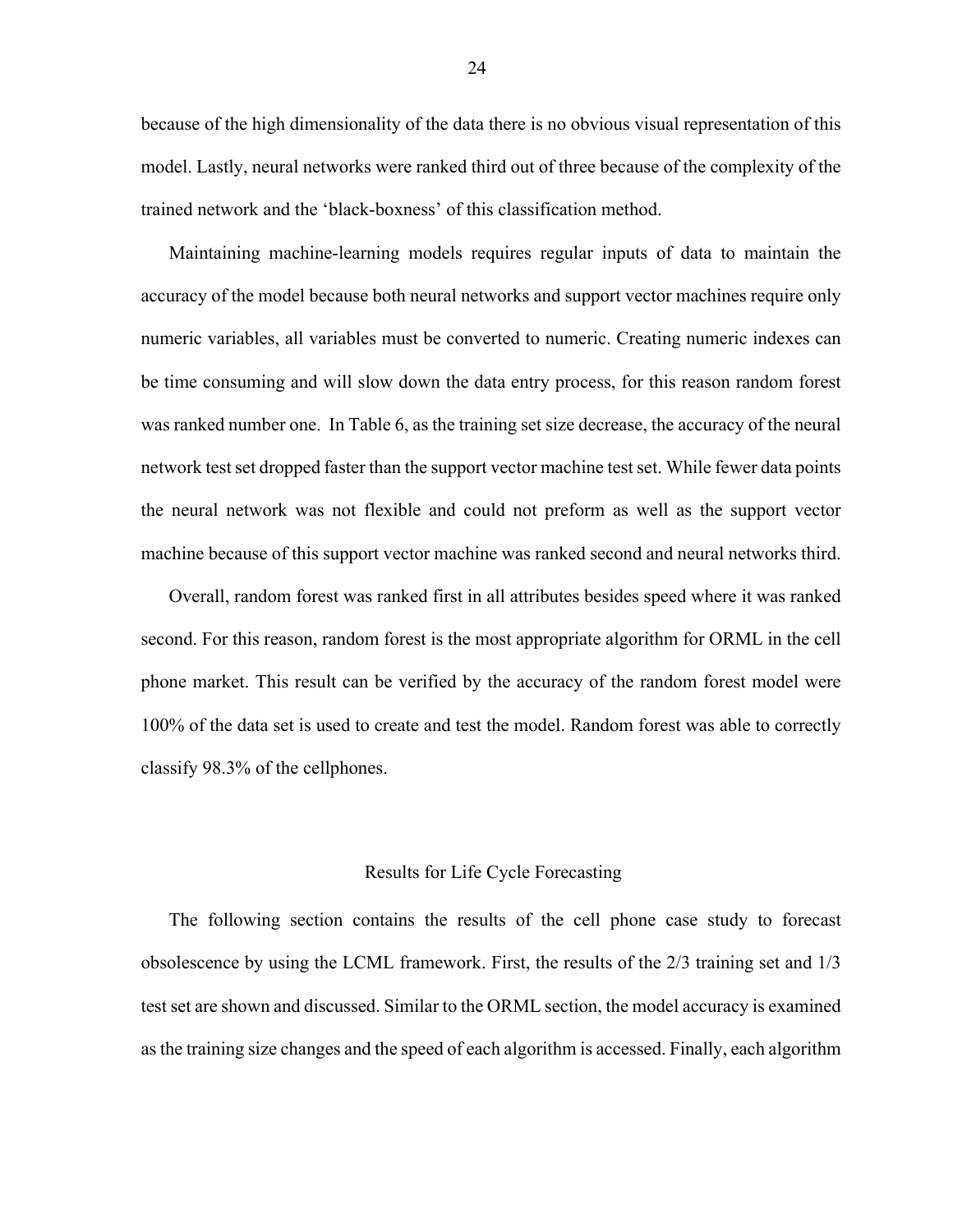is ranked based on the four characteristics, accuracy, evaluation speed, interpretability, and maintainability/flexibility.

The LCML framework predicts the date the product/component will become obsolete. Since the output is a numeric rather than a binary classifier, the results can not be easily presented in a confusion matrix. For this reason, the actual obsolescence dates vs. the predicted obsolescence dates was plotted to visually represent the accuracy of each model. A red dashed line at 45 degrees was plot to show a prefect 1 to 1 prediction rate. Unlike ORML, to access the model accuracy, the percentage correct can not be used as the gauge of model success. For the LCML framework mean square error (MSE) will be used to determine accuracy. The equation for MSE is as follows:

$$
MSE = \frac{1}{n} \sum_{i=1}^{n} (\hat{Y}_i - Y_i)^2
$$

Where n equal to the number of predictions made,  $\hat{Y}$  is the predicted obsolescence date, and Y is the actual obsolescence date. The lower the MSE, means the predicted and actual values are closer, therefore lower MSE means the model has a higher accuracy.

One large challenge of the LCML section of the case study was the lack of obsolescence dates available through our web scraping data source. Users of the cell phone web forum commonly updated cell phone specification and whether the phone was in production or discontinued, but rarely listed an explicitly date of obsolescence. For this reason, substantially less data was available for the LCML case study.

The first algorithm tested with the LCML framework was ANN. The neural networks require a large amount of data to create accurate prediction models. Since the LCML data set was smaller, the neural network was unable to create a model. If no model is created, then the algorithm defaults to taking an average of the training set and always applying the average for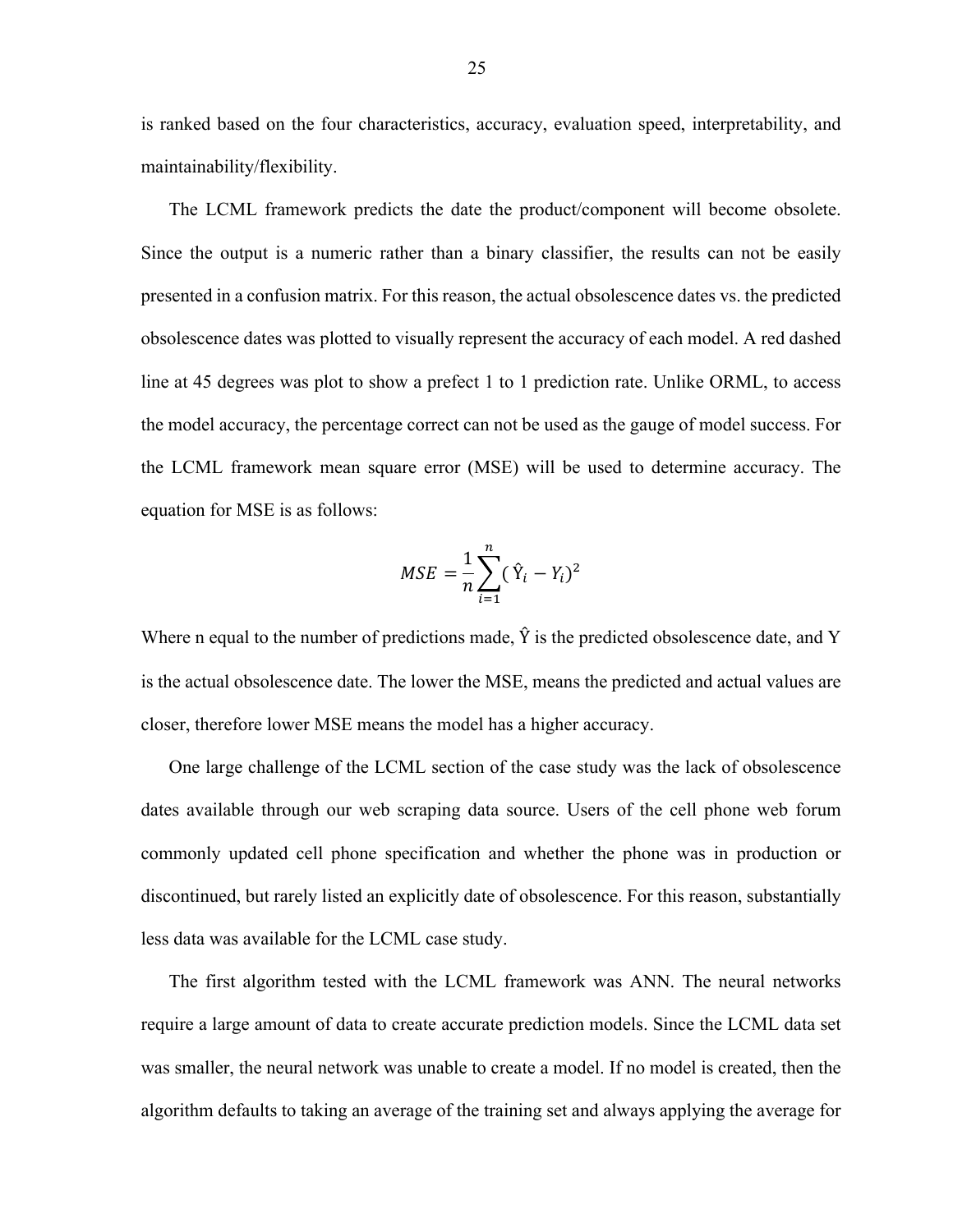all predictions. The results of this method are shown in Figure 9. The prediction model received a MSE of 4.77. The square root of the MSE will find the average prediction error and for neural networks the average prediction had an error of 2.18 years. An error that large would not be effective in a market when the average life span of a product is only 1-2 years.



Figure 7: Actual vs. Predicted End of Life using Neural Networks and LCML

The next algorithm applied was SVM. In contrast to neural networks, SVM utilized the smaller data set and created an accurate prediction model (Figure 10). In Figure 10, the blue is a line of best fit of the actual vs. predicted end of life. The best fit line and the red "prefect prediction" line are fairly similar. The MSE of the model is 0.36 and is much accurate than the MSE of 4.77 for neural networks.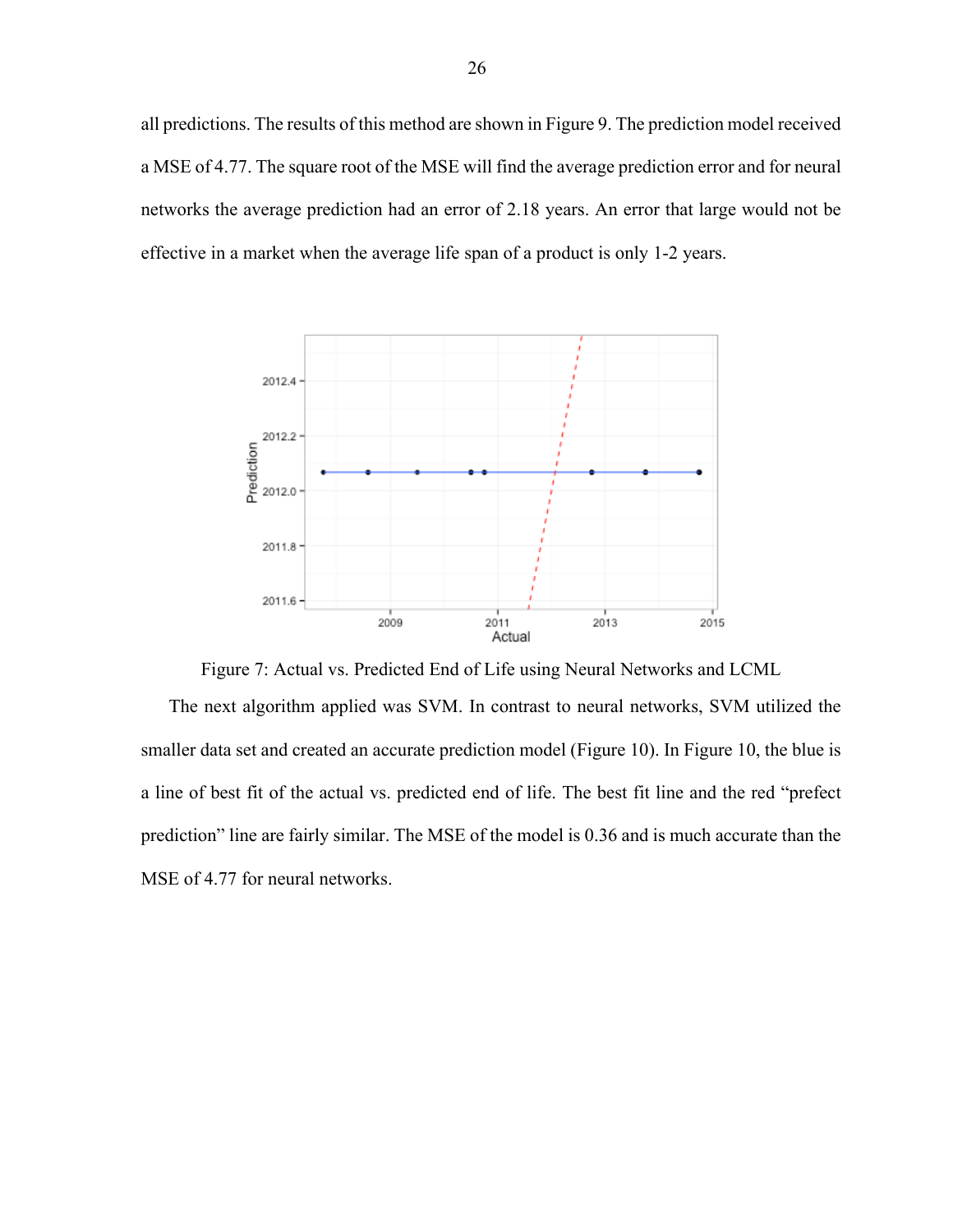

Figure 8: Actual vs. Predicted End of Life using SVM and LCML

The last algorithm testing the LCML framework was RF. Random forest, similar to SVM, constructed an accurate obsolescence date prediction model. The model has a 0.52 MSE. The slightly higher model error rate can be seen when comparing Figure 10 and Figure 11. SVM was capable of predicting closer to the red dashed or "prefect prediction" line.



Figure 9: Actual vs. Predicted End of Life using Random Forest and LCML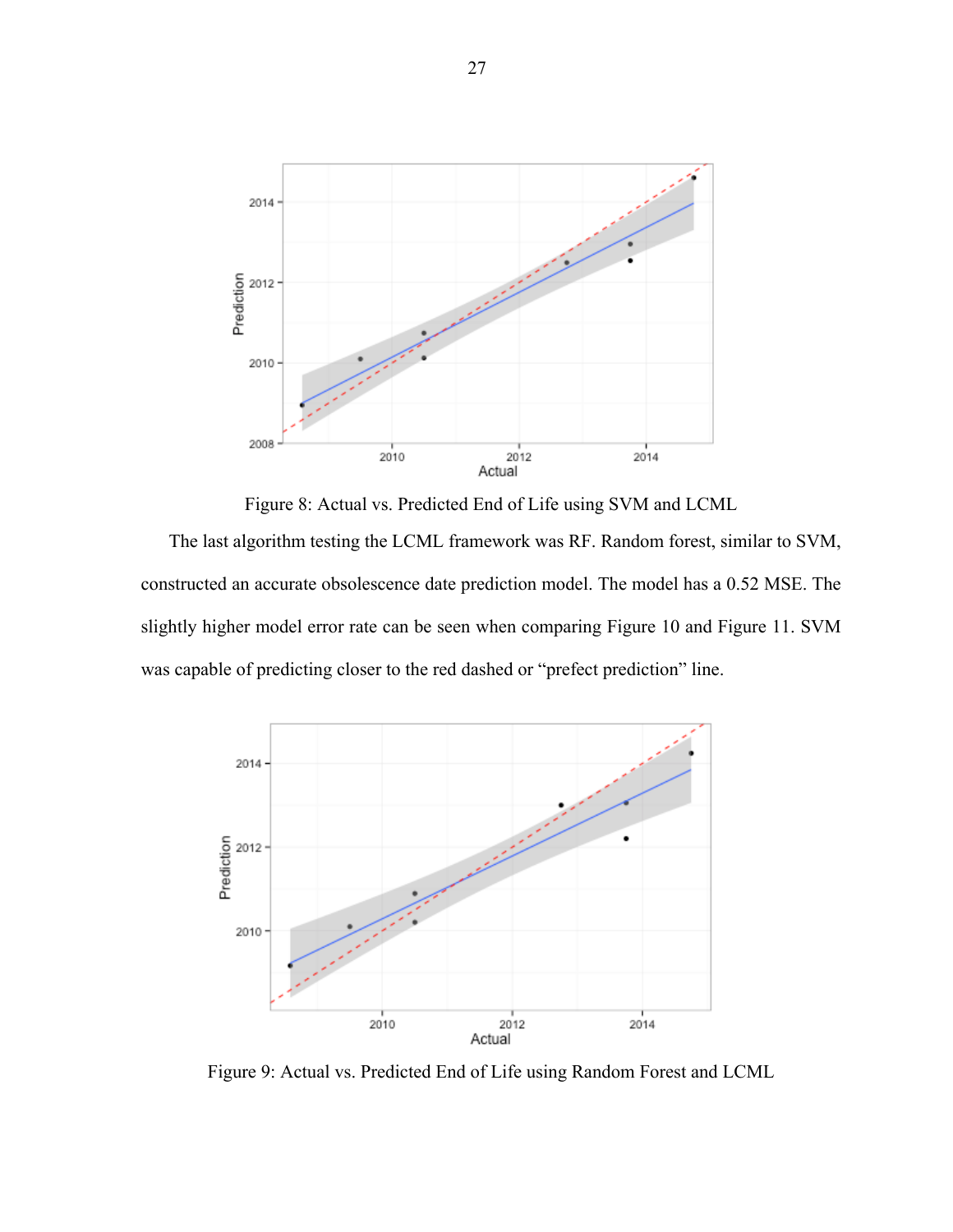| <b>Training</b><br>Size<br>(%) | <b>Random Forest</b>     |                          | <b>Neural Network</b> |                          |         | <b>Support Vector Machine</b> |                          |                          |         |
|--------------------------------|--------------------------|--------------------------|-----------------------|--------------------------|---------|-------------------------------|--------------------------|--------------------------|---------|
|                                | <b>Training</b>          | Testing                  | Overall               | <b>Training</b>          | Testing | Overall                       | Training                 | Testing                  | Overall |
| 50                             | 0.47                     | 2.00                     | 1.27                  | 4.71                     | 5.73    | 5.10                          | 0.36                     | 0.88                     | 0.56    |
| 60                             | 0.41                     | 1.81                     | 1.01                  | 4.75                     | 5.67    | 5.10                          | 0.33                     | 1.41                     | 0.74    |
| 70                             | 0.40                     | 1.22                     | 0.68                  | 4.70                     | 5.89    | 5.15                          | 0.34                     | 1.02                     | 0.60    |
| 80                             | 0.39                     | 0.74                     | 0.48                  | 4.80                     | 5.65    | 5.12                          | 0.39                     | 0.92                     | 0.59    |
| 90                             | 0.33                     | 1.09                     | 0.44                  | 4.87                     | 5.75    | 5.21                          | 0.32                     | 1.34                     | 0.71    |
| 100                            | $\overline{\phantom{a}}$ | $\overline{\phantom{a}}$ | 0.36                  | $\overline{\phantom{a}}$ | ۰       | 5.21                          | $\overline{\phantom{a}}$ | $\overline{\phantom{a}}$ | 0.60    |

Table 8: Average MSE of Predictions by Training Size for LCML

An analysis of how changing the training set size effects the prediction model's accuracy was conducted. The model was created with the training set and then tested on the training, testing, and overall data set. Each was conducted ten times and the MSE was averaged. For neural networks, the MSE remained constant through out training size changes. This was largely due to the model only using the average obsolescence date to predict the obsolescence dates in other predictions. Random forest was a steady decrease in model error as the training sizes increased, while SVM had a more constantly low model error.

The times to create each model was recorded and plotted in Figure 12. Neural networks took nearly no time to average the dates in the training set. SVM was slightly slower than neural networks, but forecasted the obsolescence date with a far greater accuracy. Random forest was third and was almost 8 times slower than SVM.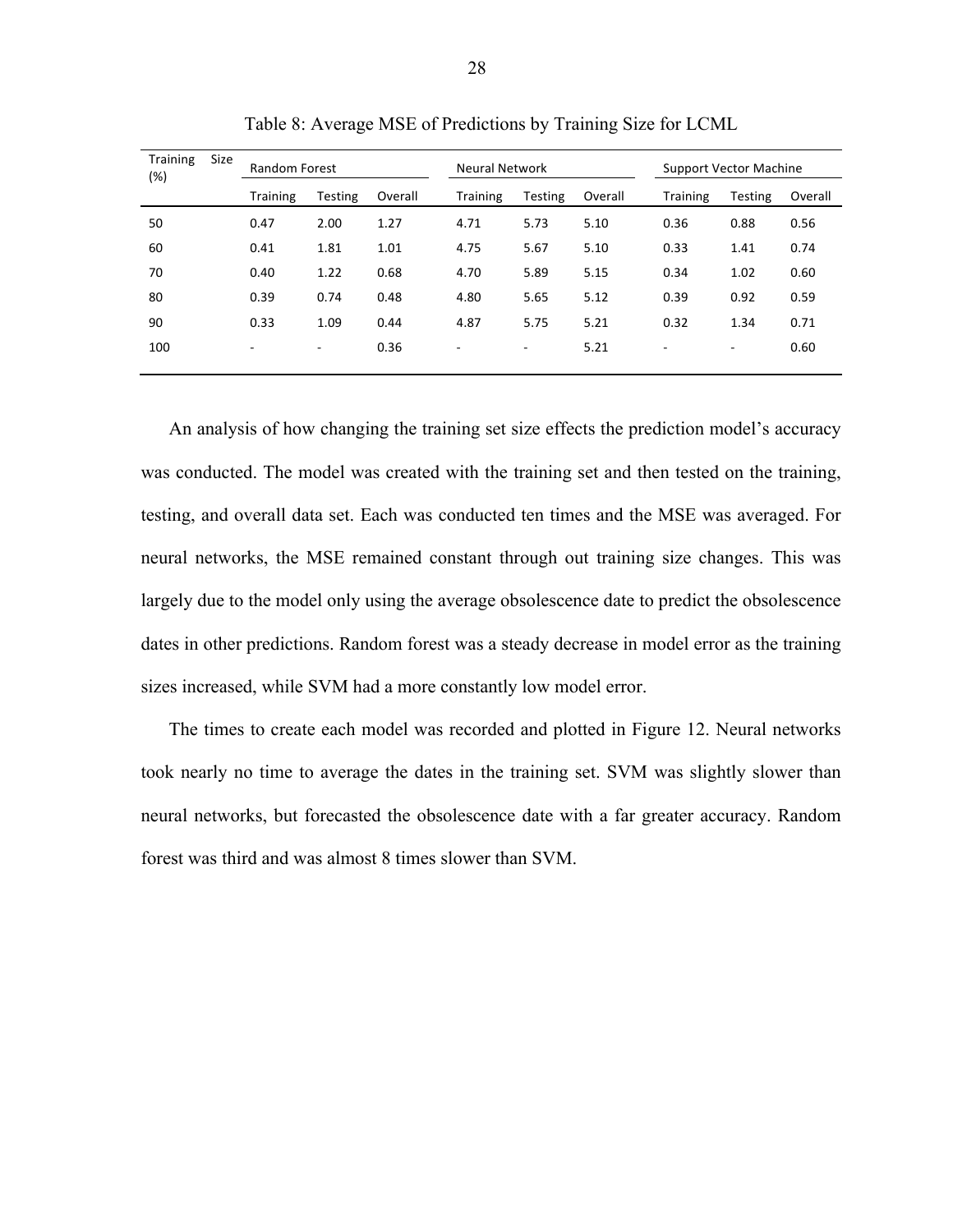

Figure 10: Overall average evaluation speed by training dataset fraction for LCML Table 9: Summary of model preference ranking for LCML

|                                       | RF              | ANN | <b>SVM</b>      |  |  |  |
|---------------------------------------|-----------------|-----|-----------------|--|--|--|
| Performance based characteristics     |                 |     |                 |  |  |  |
| Accuracy                              | 2 <sub>nd</sub> | 3rd | 1st             |  |  |  |
| <b>Evaluation Speed</b>               | 3rd             | 1st | 2 <sub>nd</sub> |  |  |  |
|                                       |                 |     |                 |  |  |  |
| Non-performance based characteristics |                 |     |                 |  |  |  |
| Interpretability                      | 1st             | 3rd | 2nd             |  |  |  |
| Maintainability/flexibility           | 1st             | 3rd | 2 <sub>nd</sub> |  |  |  |

The last step in the algorithm analysis was to rank the algorithms by the four key characteristics outline previously in this paper. Although random forest was rated higher in both non-performance based characteristics, SVM preformed much better on accuracy and speed. For these reasons, support vector machines are the most appropriate algorithm for forecasting obsolescence dates using LCML in the cell phone market.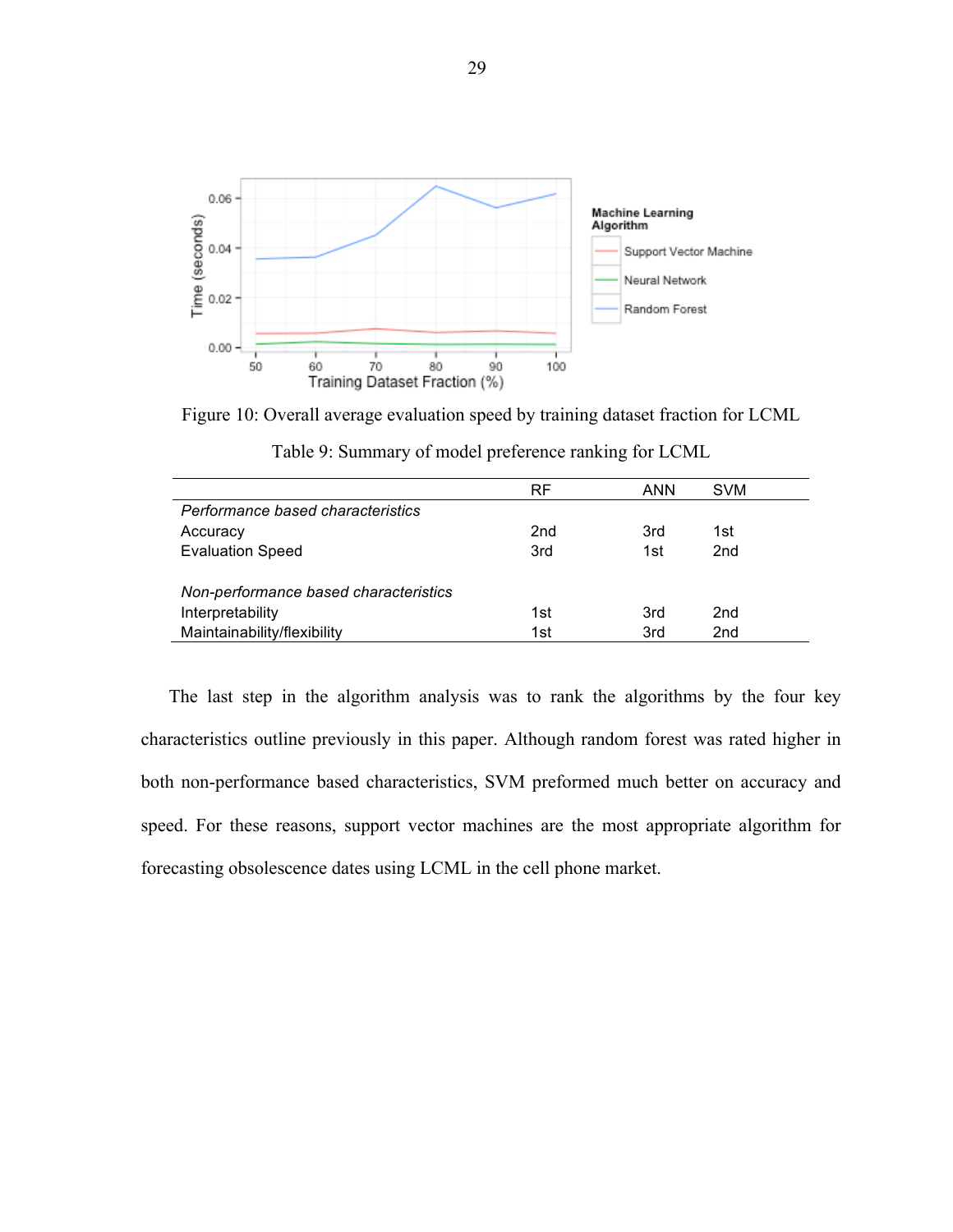## CHAPTER V: LIMITATIONS

Like all the obsolescence forecasting frameworks, LCML and ORML have limitations and problems that may compromise the validity of the estimations. This section addresses these problems and limitations to provide users with a better understanding of the frameworks.

The first problems can arise from the first step, data collection. The data must have fairly reliable and up to date data. As demonstrated in the case study, the data does not need to be complete but the more complete the data is the more accurate the prediction. Another important part of the data formatting process is variable selection and creation. The correct variables can easily capture the change in the market and can indicate when parts or elements are becoming obsolete. However, these variables might not always be a simple measure of memory, screen resolutions or another metric. For example, a variable may need to be created to denote the highest, medium, and lowest memory levels of a phone. Apple, Inc. usually ends production of the highest and medium versions of a phone, but still produces the lowest memory version of the prior model phone to capture the market of people looking for a "cheap" iPhone. The size of memory in the lowest memory version of the iPhone has changed over time and using only phone memory would not capture this trend in the predictive model.

With the diversity of industry where obsolescence is present and these frameworks can be used, there will be no uniform indicator between industries. A good metric to measure obsolescence for flash drives is probably memory, however for cell phones the features like thread text messaging and screen resolution are more useful than memory. Furthermore, good metrics can change over time. When cellphones were first invented, connectivity was one of the most important factors and little emphasis was on features. Now connectivity is a given and features determine phone obsolescence.

30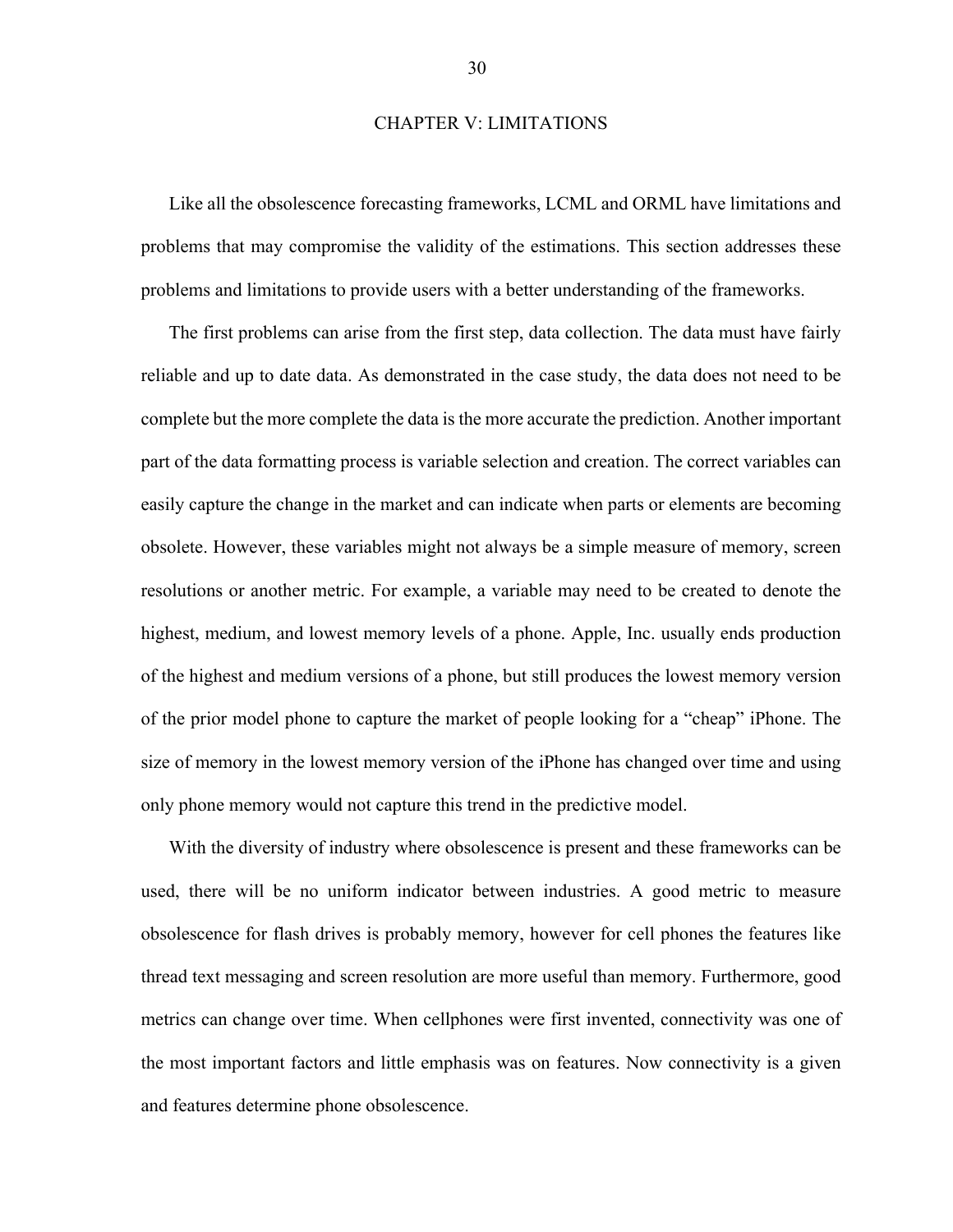Another problem with obsolescence forecasting frameworks is finding acceptable prediction accuracies from industry to industry. An industry like transistors, with exponential change such as described by Moore's Law, would likely be predicted more accurately than the cell phone market due to the complexity of the products and different marketing and pricing aspects.

The last problem is one that plagues all machine learning and statistical models. If the data used to build the model does not represent the current real world, the model will not be effective. In obsolescence, there is an extremely high chance of this occurring due to rapid innovation or invention. When Apple released the first iPhone it was the first in many categories and because of that, it accelerated the obsolescence of many of the phones in the current market. A machine learning or statistical obsolescence model at the time built with past obsolescence data would not predict the jump in technology this innovation would cause. This means the obsolescence forecasting frameworks introduced in this research and all current obsolescence models cannot predict large jumps in innovation, but are better suited to track steady improvements in an industry.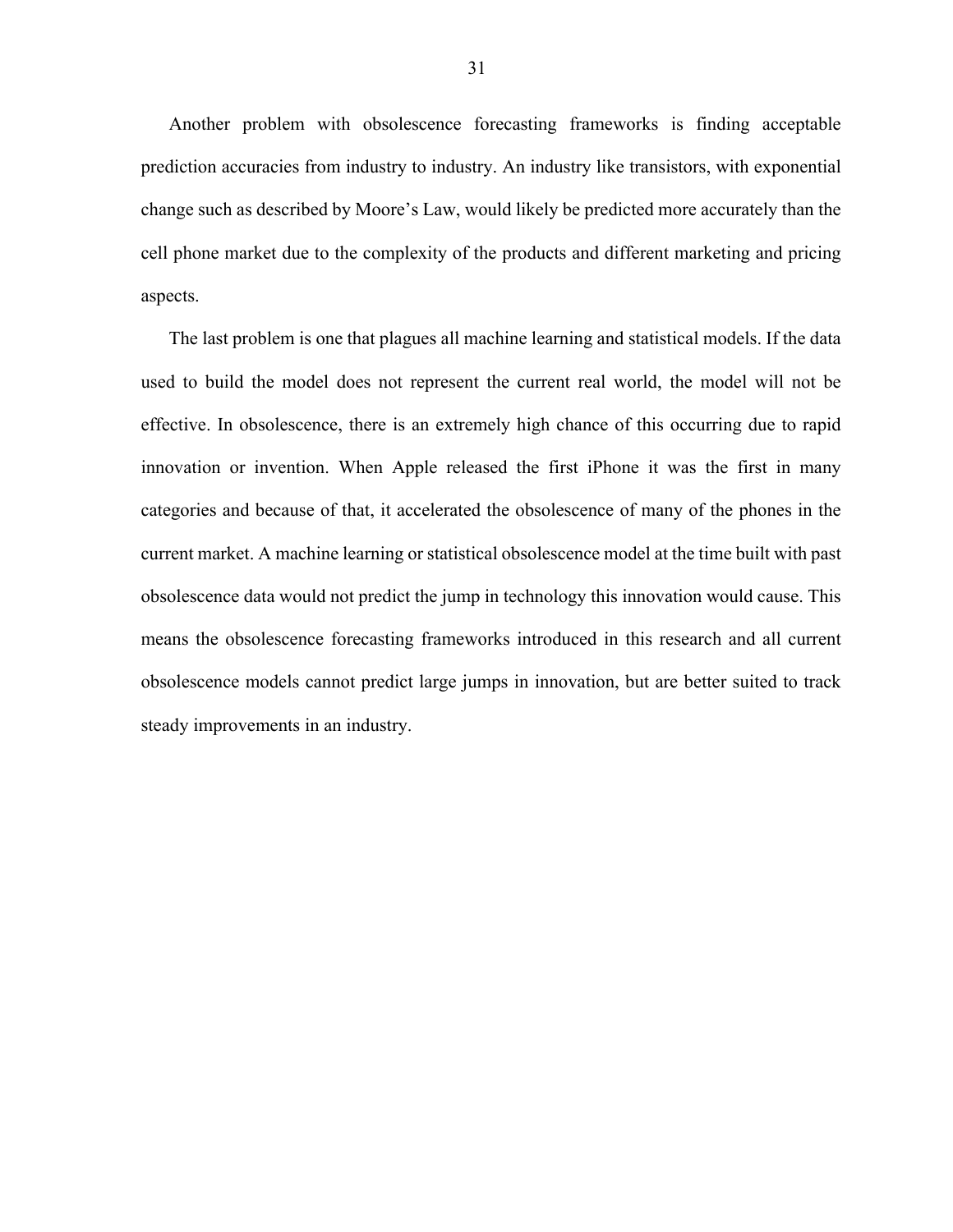## CHAPTER VI: CONCLUSIONS AND FUTURE WORK

The case study demonstrated the power of the ORML by correctly identifying active and obsolete cell phone with an accuracy as high as 98.3%. Random forest was selected as the best algorithm for the ORML framework in the cellphone market based on model accuracy, speed, interpretability, and maintainability/flexibility. The second half of the case study, showed the accuracy of the LCML framework and showed that cell phones obsolescence dates can be predicted with in a few months of the actual obsolescence date. The best algorithm for LCML in the cell phone market was support vector machines based on the four key characteristics named above.

One of the contributions of this paper is introducing the two category types of obsolescence forecasting: obsolescence risk and life cycle. Each method was examined for its ability to scale using the three characteristics: requiring sales data for all products in each component's market, human inputs for each part, and has the capability to handle multi-feature products/components. Machine learning was introduced as a technique employed to utilize knowledge in large data sets and help automate complex systems. This made machine learning a prime candidate for solving the problem of scaling obsolescence forecasting models to industries' needs. The first machine learning framework introduced was Obsolescence Risk Forecasting using Machine Learning (ORML) and this outputted a risk index of each product being active or obsolete. The second machine learning framework was Life Cycle Forecasting using Machine Learning (LCML) and this framework outputted an estimate of the life span of the product. A case study using ORML and LCML was demonstrated using over 7000 cell phones and showed the high level of accuracy of these frameworks. Then the limitations of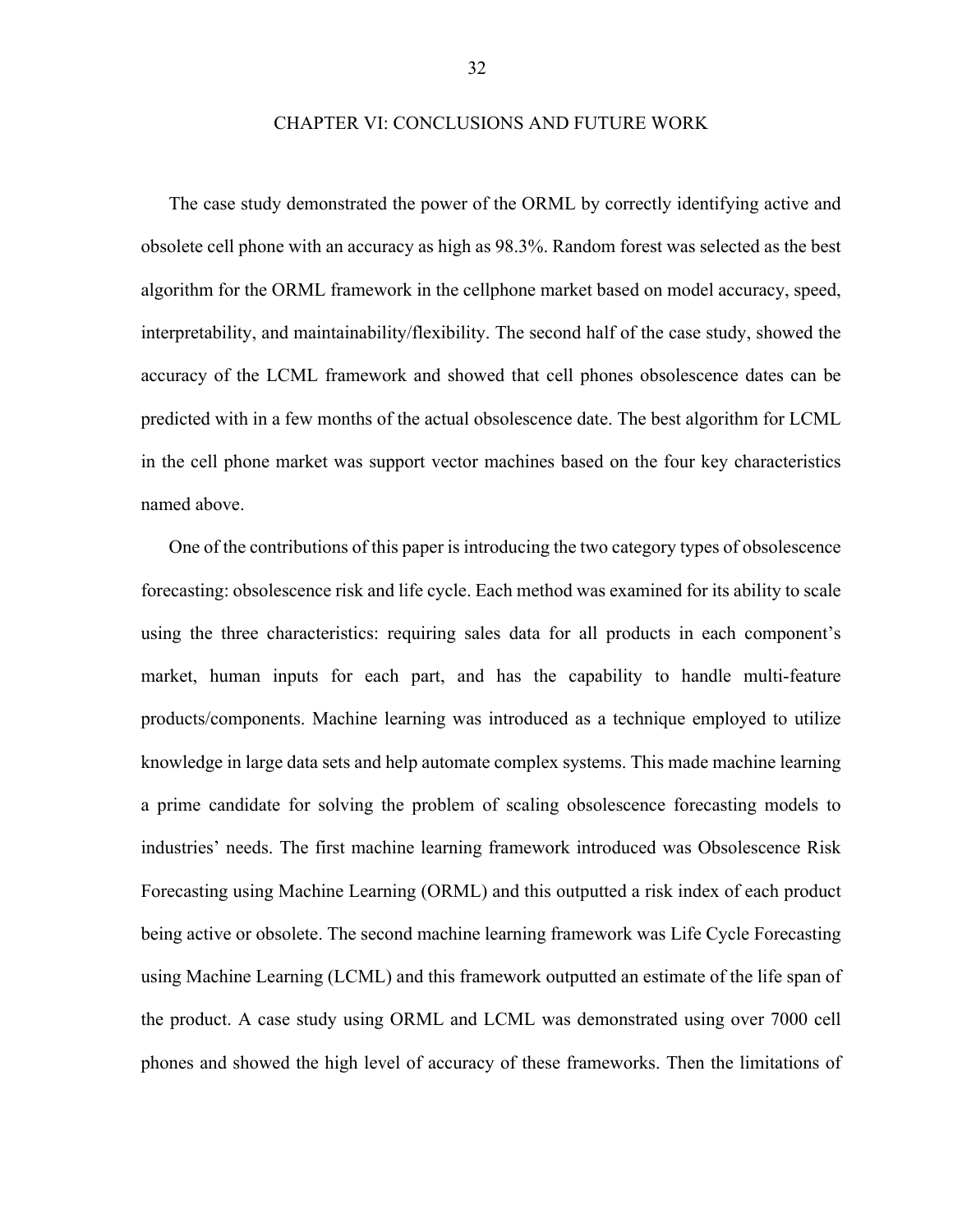applying these frameworks to current obsolescence forecasting systems were discussed to better understand the implications and potential causes for inaccuracy.

With obsolescence effecting almost all industries, reducing the cost of impact would save millions of dollars annually. The easiest way to reduce the impact is by involving obsolescence mitigation planning in earlier phases of design and supply chain management. This shift from a reactionary approach to a proactive approach would only be possible through more accurate obsolescence forecasting that can scale to industries' needs. This research establishes machine learning as a capable technique to meet industries' large scale needs while maintaining an extremely high accuracy for predicting obsolescence.

The results and frameworks discussed in this research should spark businesses to implement their own case studies to better analyze obsolescence within their organization. These additional studies will show further that machine learning is a highly effective solution to obsolescence forecasting. Additionally, the creation of supplementary tools built to utilize obsolescence risk and life cycle predictions would help industry to transfer from reactive to proactive. Some examples of tools built on top of these prediction models could include software where bills of materials can be submitted and the risk levels of each component can be calculated. These individual risk levels could be combined to show overall risk levels of different designs. The overall risk levels can be used in the early design stage and even in redesigns to help choose the best design to minimize the impact of obsolescence through the product's life cycle. Life cycle forecasting could also be used to help make life-time buy or last buy orders more accurate by better understanding when the products will no longer be manufactured.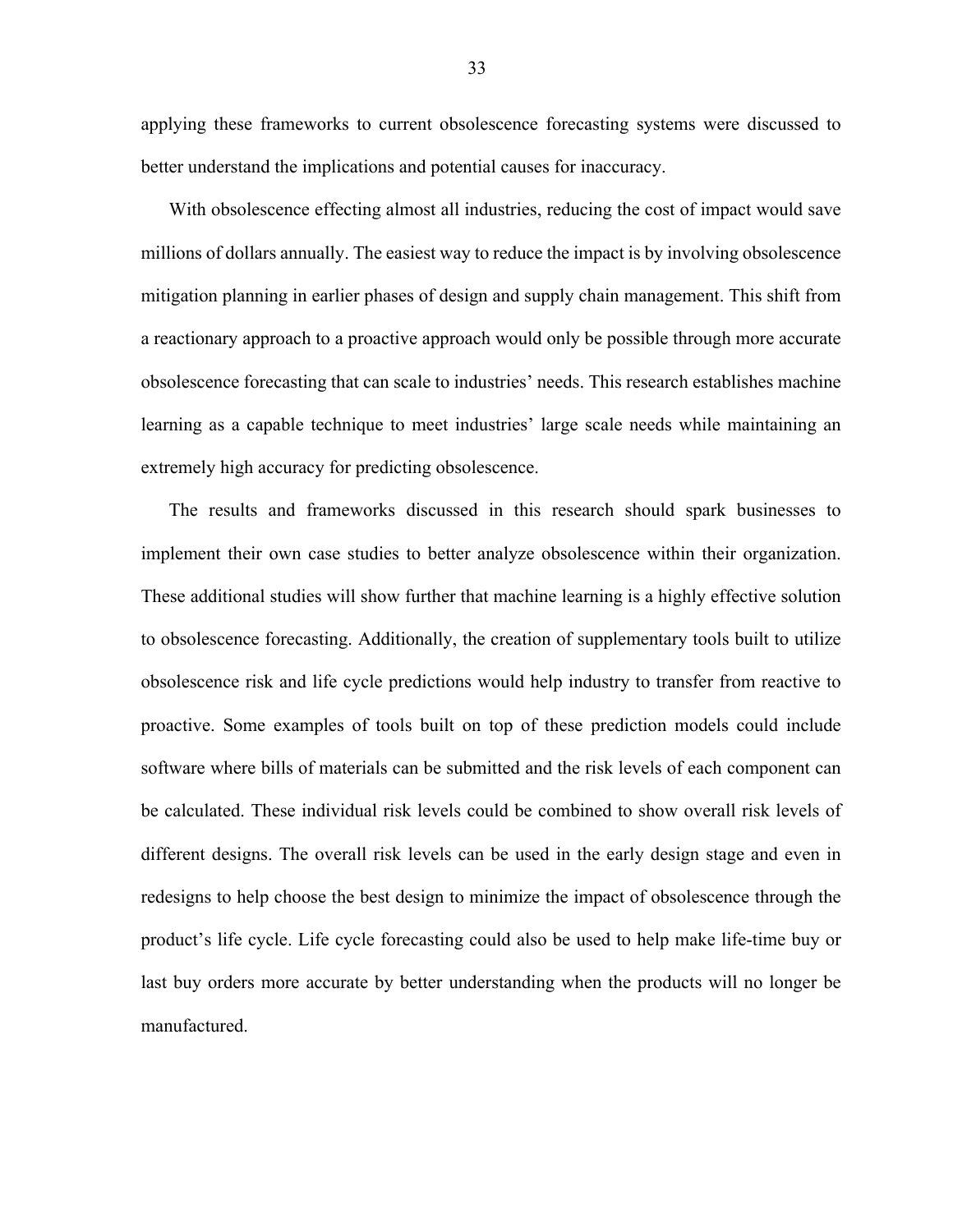## CHAPTER VII: REFERENCES

- [1] QTEC, 2006.
- [2] C. Pince and R. Dekker, "An Inventory Model for Slow Moving Items Subject to Obsolescence," 2009.
- [3] Y. Song and H. C. Lau, "A Periodic-Review Inventory Model with Application to the Continuous-Review Obsolescence Problem," *Eur. J. Oper. Res.*, vol. 159, pp. 110–120, May 2003.
- [4] E. Menipaz, "An Inventory Model with Product Obsolescence and its Implications for High Technology Industry," *IEEE Trans. Reliab.*, vol. 35, no. 2, pp. 185–187, 1986.
- [5] A. Persona, A. Grassi, and M. Cetena, "Consignment stock of inventories in the presence of obsolescence," *Int. J. Prod. Res.*, vol. 43, no. 23, pp. 4969–4988, May 2005.
- [6] R. Cordero, "Managing for Speed To Avoid Product Obsolescence: A Survey of Techniques," *J. Prod. Innov. Manag.*, vol. 8, no. 4, pp. 283–294, Dec. 1991.
- [7] F. J. Romero Rojo, R. Roy, E. Shehab, and P. J. Wardle, "Obsolescence Challenges for Product-Service Systems in Aerospace and Defence Industry," presented at the CIRP Industrial Product-Service Systems Conference, 2009, p. 255.
- [8] R. Rai and J. Terpenny, "Principles for Managing Technological Product Obsolescence," *IEEE Trans. Compon. Packag. Technol.*, vol. 31, no. 4, pp. 880–889.
- [9] A. Kleyner and P. Sandborn, "Minimizing life cycle cost by managing product reliability via validation plan and warranty return cost," *Int. J. Prod. Econ.*, vol. 112, pp. 796–807, Jul. 2007.
- [10] C. Jennings and J. Terpenny, "Taxonomy of Factors for Lifetime Buy," *Ind. Syst. Eng. Res. Conf.*
- [11] V. Prabhakar and P. Sandborn, "A Part Total Cost of Ownership Model for Long Life Cycle Electronic Systems," *Int. J. Comput. Integr. Manuf.*, Jul. 2010.
- [12] D. Feng, P. Singh, and P. Sandborn, "Lifetime Buy Optimization to Minimize Lifecycle Cost," presented at the Proceedings of the 2007 Aging Aircraft Conference.
- [13] P. Sandborn and R. Jafreen, "Cost Model for Assessing the Transition to Lead-Free Electronics," *Proc. 2007 Aging Aircr. Conf.*
- [14] L. Zheng and J. Terpenny, "A Hybrid Ontology Approach for Integration of Obsolescence Information," *Comput. Ind. Eng.*, vol. 65, no. 3, pp. 485–499, Jul. 2013.
- [15] X. Chang, R. Rai, and J. Terpenny, "Development and Utilization of Ontologies in Design for Manufacturing (DFM)," *J. Mech. Des.*, vol. 132, no. 2, p. 12.
- [16] L. Zheng, R. Nelson, J. Terpenny, and P. Sandborn, "Ontology-Based Knowledge Representation for Obsolescence Forecasting," *J. Comput. Inf. Sci. Eng.*, vol. 13, no. 1, 2012.
- [17] R. C. Stogdill, "Dealing with Obsolete Parts," *Des. Test Comput. IEEE*, vol. 16, no. 2, pp. 17–25.
- [18] P. Sandborn, V. Prabhakar, and O. Ahmad, "Forecasting electronic part procurement lifetimes to enable the management of DMSMS obsolescence," *51*, pp. 392–399, 2011.
- [19] E. Payne, "DoD DMSMS Conference," Charlotte, N.C., 2006.
- [20] C. Josias, "Hedging Future Uncertainty: A Framework for Obsolescence Prediction, Proactive Mitigation and Management," University of Massachusetts - Amherst, ScholarWorks, 2009.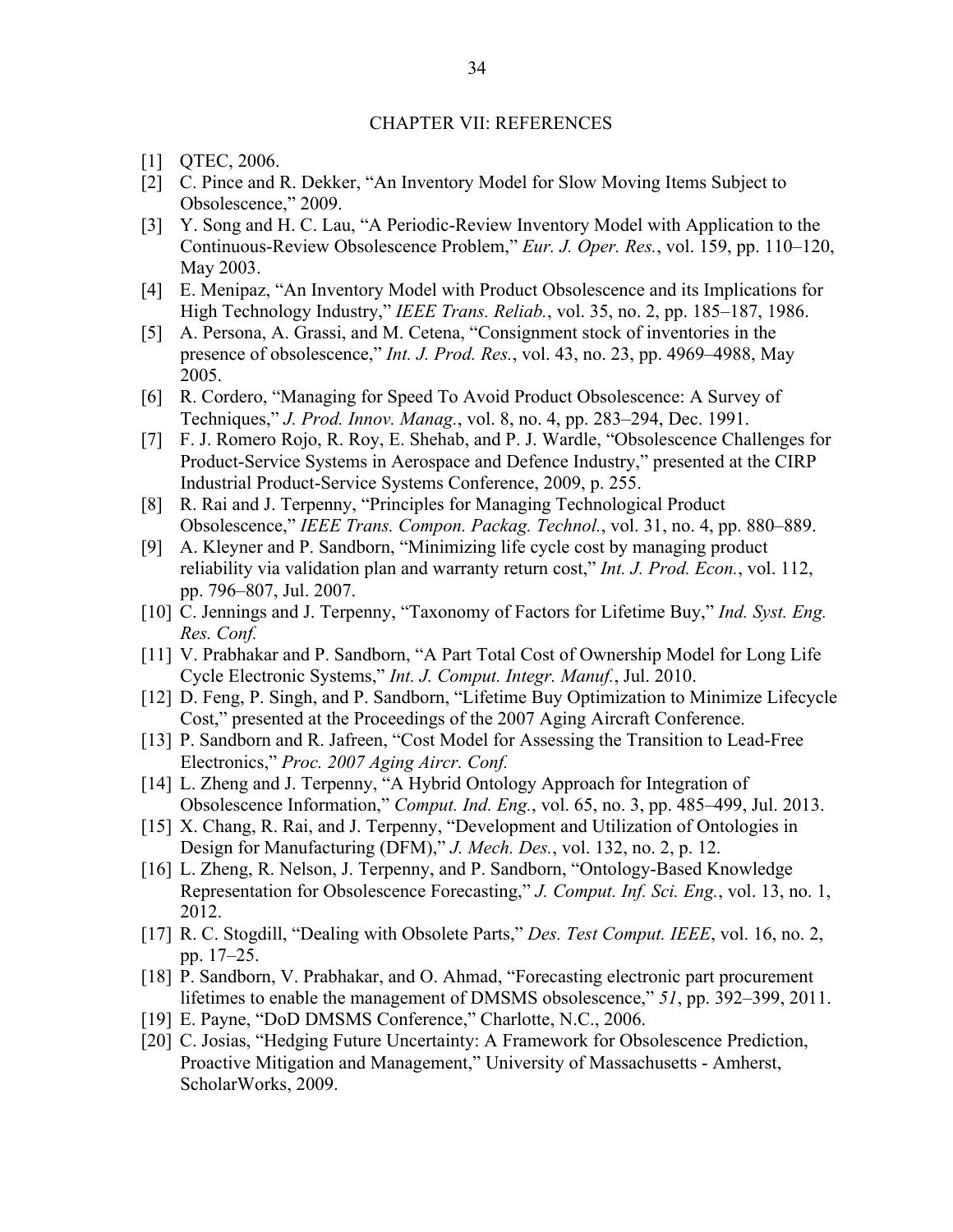- [21] C. Josias and J. Terpenny, "Component Obsolescence Risk Assessment," presented at the Industrial Engineering Research Conference, 2004.
- [22] W. van Jaarsveld and R. Dekker, "Estimating Obsolescence Risk From Demand Data A Case Study," *Int. J. Prod. Econ.*, vol. 133, pp. 423–431, 2010.
- [23] F. J. R. Rojo, R. Roy, and S. Kelly, "Obsolescence Risk Assessment Process Best Practice," presented at the Journal of Physics Conference, 2012, p. 365.
- [24] P. Sandborn, "A Data Mining Based Approach to Electronic Part Obsolescence Forecasting," *IEEE Trans Compon. Packag. Technol.*, vol. 30, no. 3, pp. 397–401, 2007.
- [25] P. Sandborn, F. Mauro, and R. Knox, "A Data Mining Based Approach to Electronic Part Obsolescence Forecasting," presented at the DMSMS Conference, 2005.
- [26] R. Solomon, P. Sandborn, and M. Pecht, "Electronic Part Life Cycle Concepts and Obsolescence Forecasting," *IEEE Trans Compon. Packag. Technol.*, vol. 23, no. 1, pp. 190–193, Mar. 2000.
- [27] J. Terpenny, "MIE 754: Manufacturing & Engineering Economics," Marston Hall at UMass, 1998.
- [28] D. Rink and J. Swan, "Product Life Cycle Research: A literature Review," *J Bus Res*, vol. 14, pp. 219–242, 1979.
- [29] P. Spicer, Y. Koren, M. Shpitalni, and D. Yip-Hoi, "Design Principles for Machining System Configurations," *CIRP Ann. - Manuf. Technol.*, vol. 51, no. 1, pp. 275–280, 2002.
- [30] T. M. Mitchell, "The Discipline of Machine Learning," 2006.
- [31] J. Bennett and S. Lanning, "The Netflix Prize," 2009.
- [32] J. A. Cruz and D. S. Wishart, "Applications of Machine Learning in Cancer Prediction and Prognosis," presented at the Cancer informatics, 2007.
- [33] J. Wright, "Sparse Representation for Computer Vision and Pattern Recognition," presented at the Proceedings of the IEEE, vol. 98, pp. 1031 – 1044.
- [34] C. Tucker and K. M. Harrison, "PREDICTING EMERGING PRODUCT DESIGN TREND BY MINING PUBLICLY AVAILABLE CUSTOMER REVIEW DATA," *Int. Conf. Eng. Des.*, Aug. 2011.
- [35] S. Tuarob and C. Tucker, "FAD OR HERE TO STAY: PREDICTING PRODUCT MARKET ADOPTION AND LONGEVITY USING LARGE SCALE, SOCIAL MEDIA DATA," *ASME 2013 Int. Des. Eng. Tech. Conf. Comput. Inf. Eng. Conf.*, Aug. 2013.
- [36] F. Wolinski, F. Vichot, and M. Stricker, "Using Learning-based Filters to Detect Rulebased Filtering Obsolescence," presented at the Recherche d'Information Assistée par Ordinateur, RIAO 2000, 2000.
- [37] Krzysztof Cois, P. Witold, R. Swiniarski, and L. Kurgan, *Data Mining: A Knowledge Discovery Approach*. .
- [38] V. Vapnik and A. Chervonenkis, "Support Vector Network," 1963.
- [39] L. Breiman, "Random forest," *Mach. Learn.*, vol. 45.1, pp. 5–32.
- [40] W. McCulloch and W. Pitts, "A LOGICAL CALCULUS OF THE IDEAS IMMANENT IN NERVOUS ACTIVITY," 1943.
- [41] X. Wu, V. Kumar, J. R. Quinlan, J. Ghosh, Q. Yang, H. Motoda, G. McLachlan, A. Ng, B. Liu, P. Yu, Z.-H. Zhou, M. Steinbach, D. J. Hand, and D. Steinberg, *Top 10 algorithms in data mining*. Springer Link, 2007.